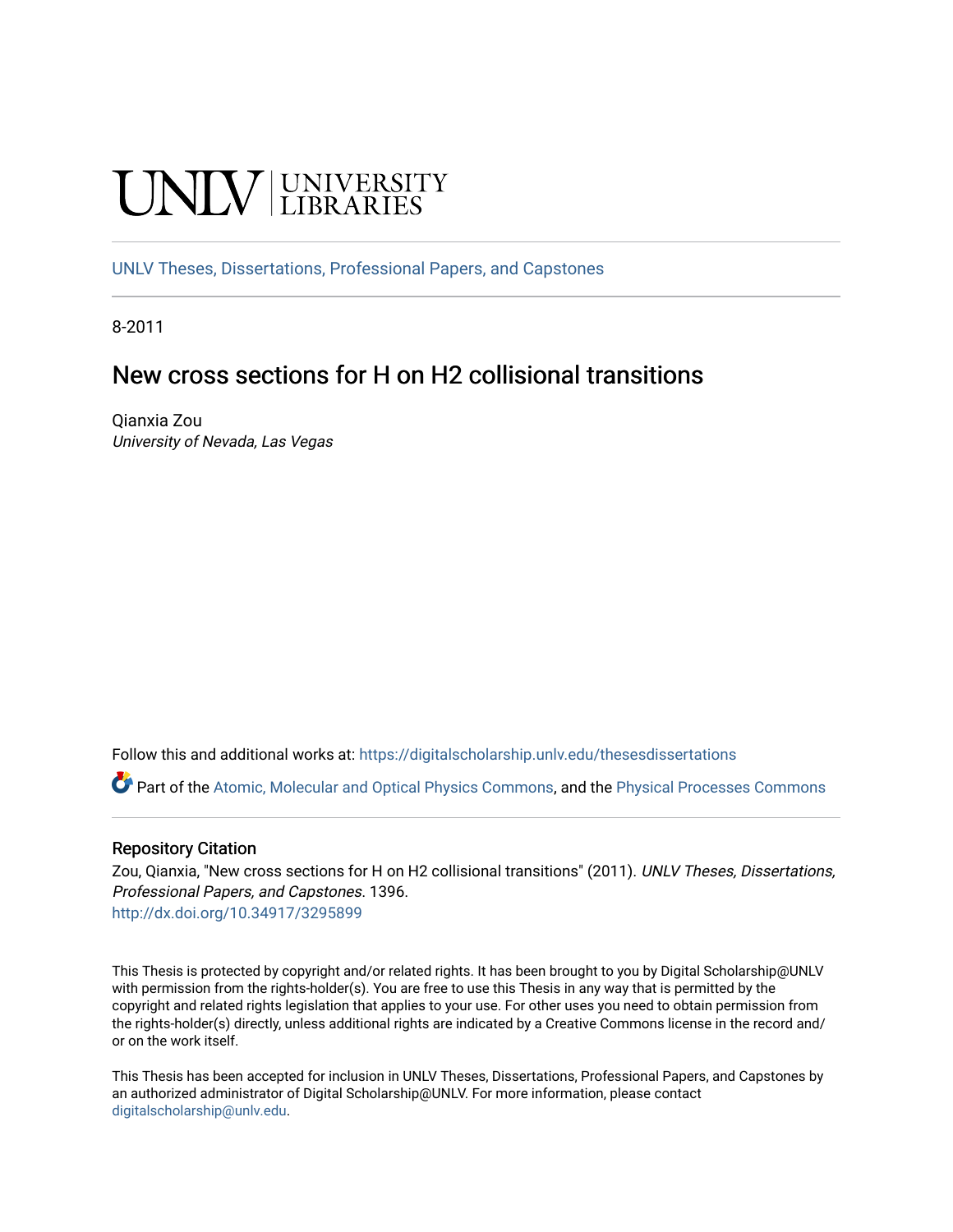# NEW CROSS SECTIONS FOR H ON H<sup>2</sup> COLLISIONAL TRANSITIONS

By

Qianxia Zou

Bachelor of Science (Physics) Southeast University, China 2009

A thesis submitted in partial fulfillment of the requirements for the

**Master of Science in Physics Department of Physics and Astronomy College of Science**

**Graduate College University of Nevada, Las Vegas August 2011**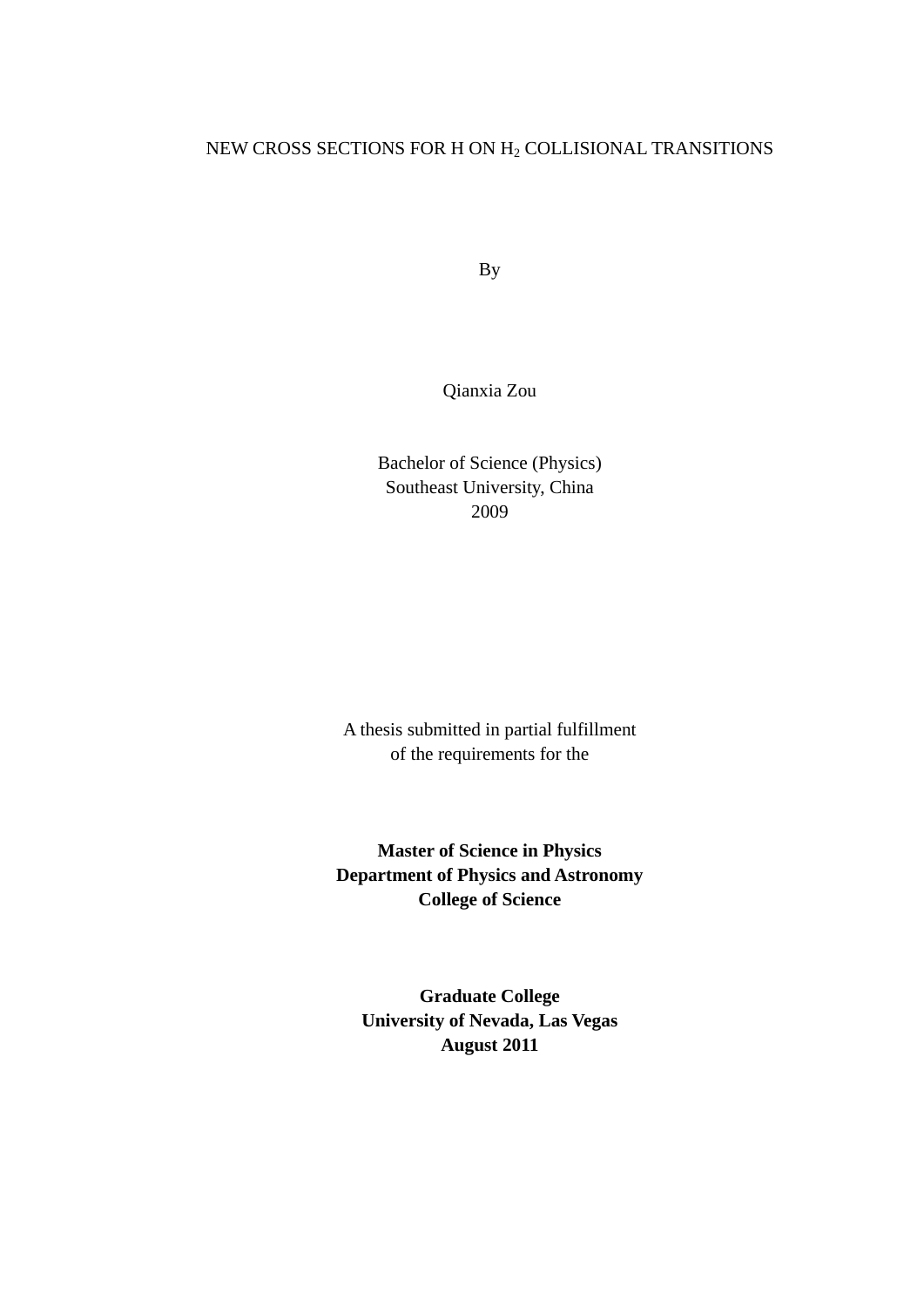Copyright by Qianxia Zou 2011 All Rights Reserved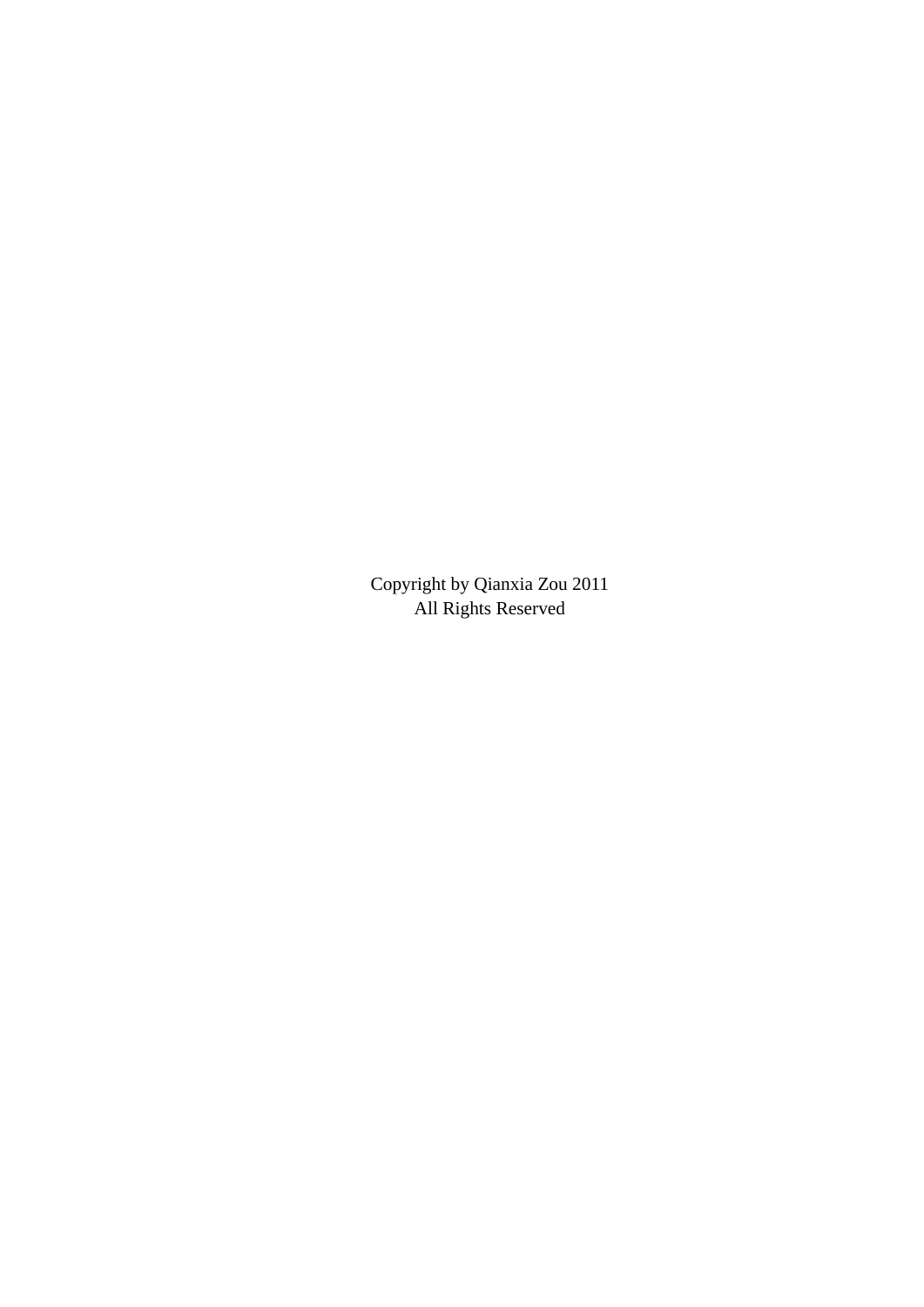

## THE GRADUATE COLLEGE

We recommend the thesis prepared under our supervision by

**Qianxia Zou**

entitled

# **New Cross Sections for H on H<sup>2</sup> Collisional Transitions**

be accepted in partial fulfillment of the requirements for the degree of

# **Master of Science in Physics**

Department of Physics and Astronomy

Stephen Lepp, Committee Chair

Bing Zhang, Committee Member

Tao Pang, Committee Member

Balakrishnan Naduvalath, Graduate College Representative

Ronald Smith, Ph. D., Vice President for Research and Graduate Studies and Dean of the Graduate College

**August 2011**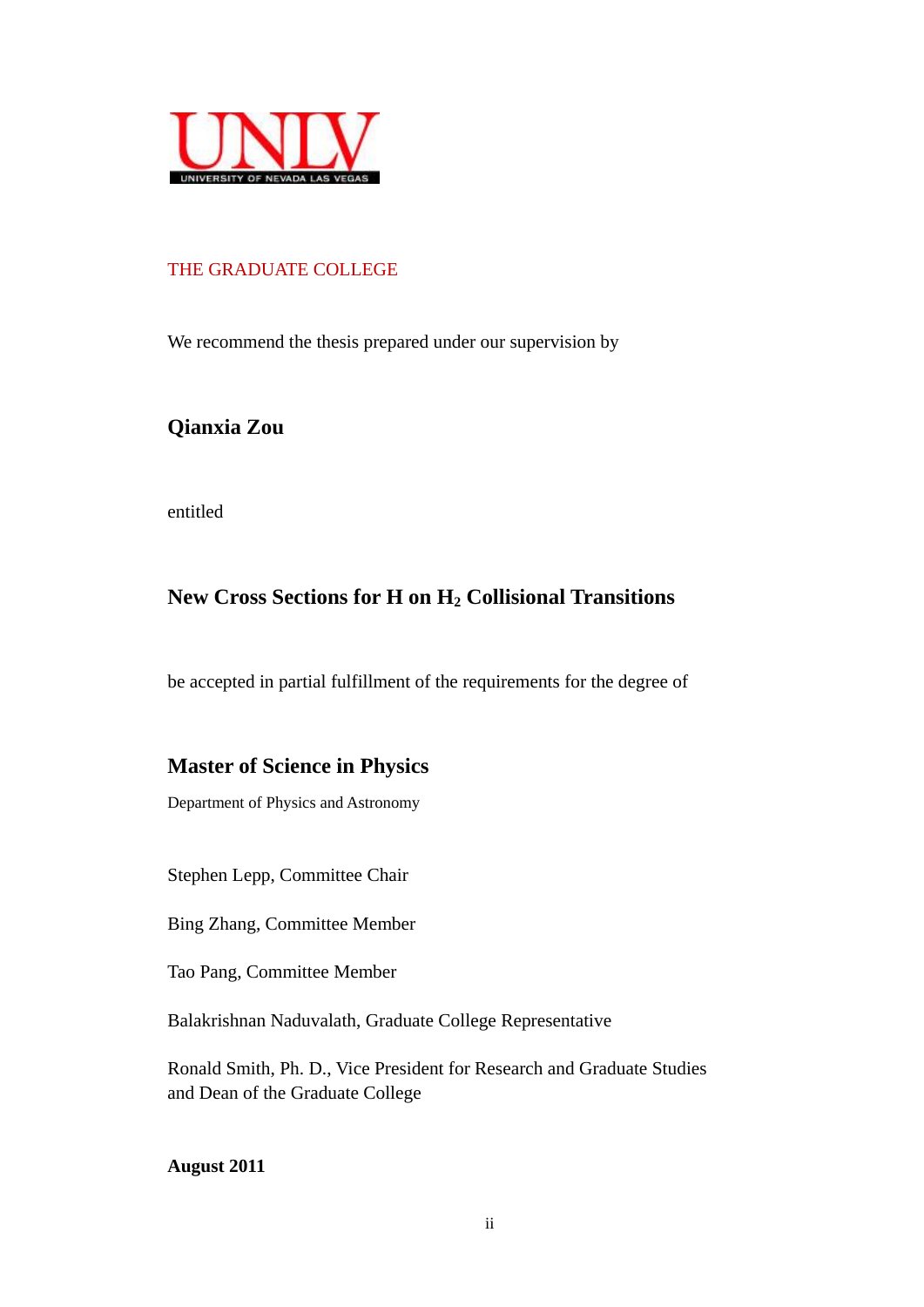#### ABSTRACT

# **New Cross Sections for H on H<sup>2</sup> Collisional Transitions**

by

Qianxia Zou

Dr. Stephen Lepp, Examination Committee Chair Professor of Physics University of Nevada, Las Vegas

The cross section for H on  $H_2$  collisions is important for astrophysics as well as our understanding of the simple chemical systems. This is the simplest atom-molecule cross section. With a new  $H_3$  potential surface by Mielke et al., we have modified the ABC code by Skouteris, Castillo and Manolopoulos to calculate new cross sections. These cross sections are compared to previous cross section calculations.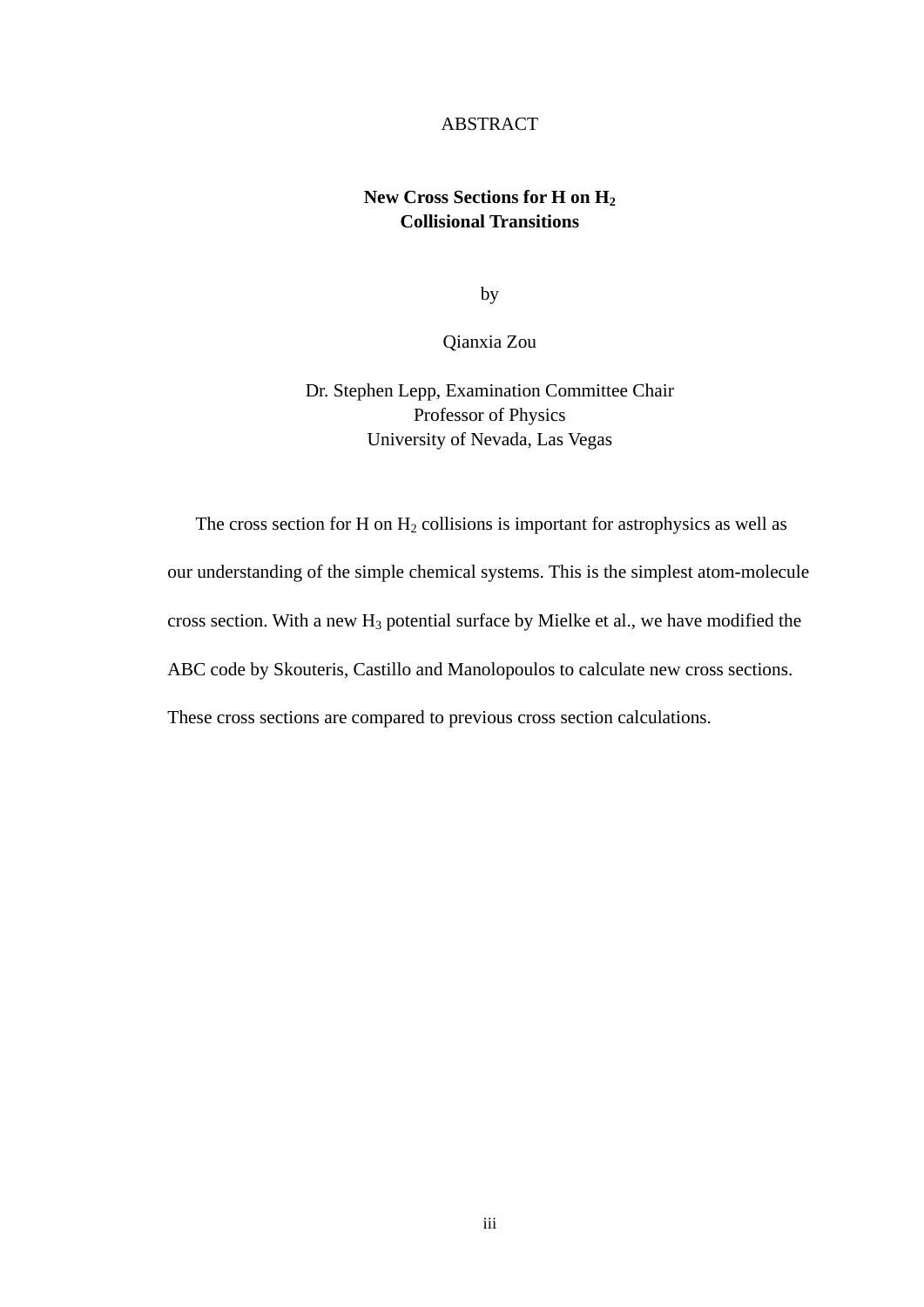# TABLE OF CONTENTS

| CHAPTER 1        |  |  |
|------------------|--|--|
| <b>CHAPTER 2</b> |  |  |
| <b>CHAPTER 3</b> |  |  |
|                  |  |  |
|                  |  |  |
|                  |  |  |
|                  |  |  |
|                  |  |  |
|                  |  |  |
|                  |  |  |
|                  |  |  |
|                  |  |  |
| CHAPTER 5        |  |  |
|                  |  |  |
|                  |  |  |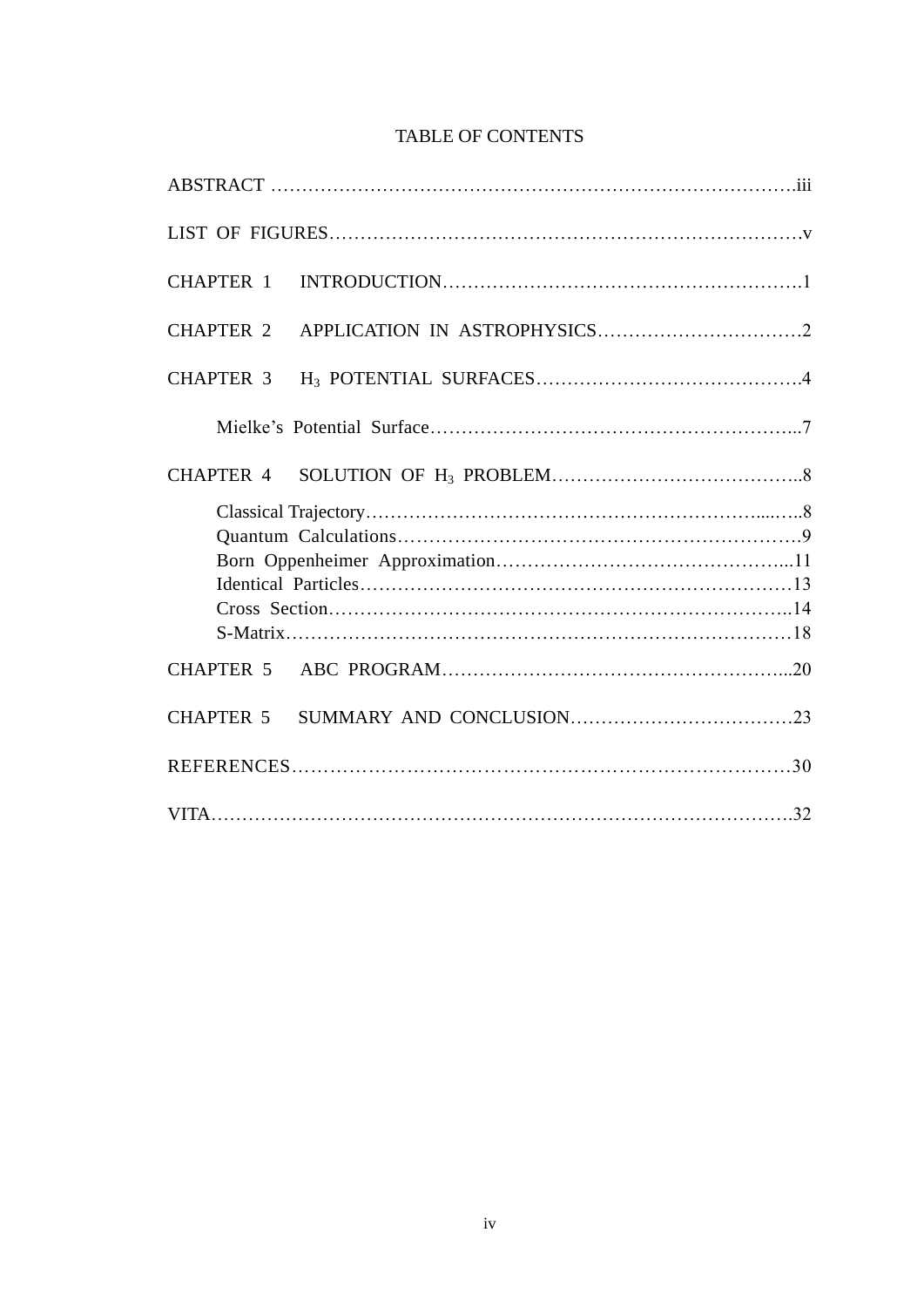#### LIST OF FIGURES

| Figure 3 | Cross Section vs Kinetic Energy For v,j: $(0,0) \rightarrow (0,2)$ , $(0,1) \rightarrow (0,3)$ , by                          |
|----------|------------------------------------------------------------------------------------------------------------------------------|
|          | Figure 4 Cross Section vs Kinetic Energy, For v,j: $(0,0) \rightarrow (0,1)$ , $(0,1) \rightarrow (0,2)$ ,                   |
| Figure 5 | S <sup><math>\vert</math></sup> S <sup><math>\vert</math></sup> 2 Value vs Total Angular Momentum Quantum Number J, At Total |
| Figure 6 | Cross Section Vs Kinetic Energy, Comparison Of DMBE, BKMP2,                                                                  |
| Figure 7 | Cross Section vs Kinetic Energy, Comparison of DMBE, BKMP2, Mielke                                                           |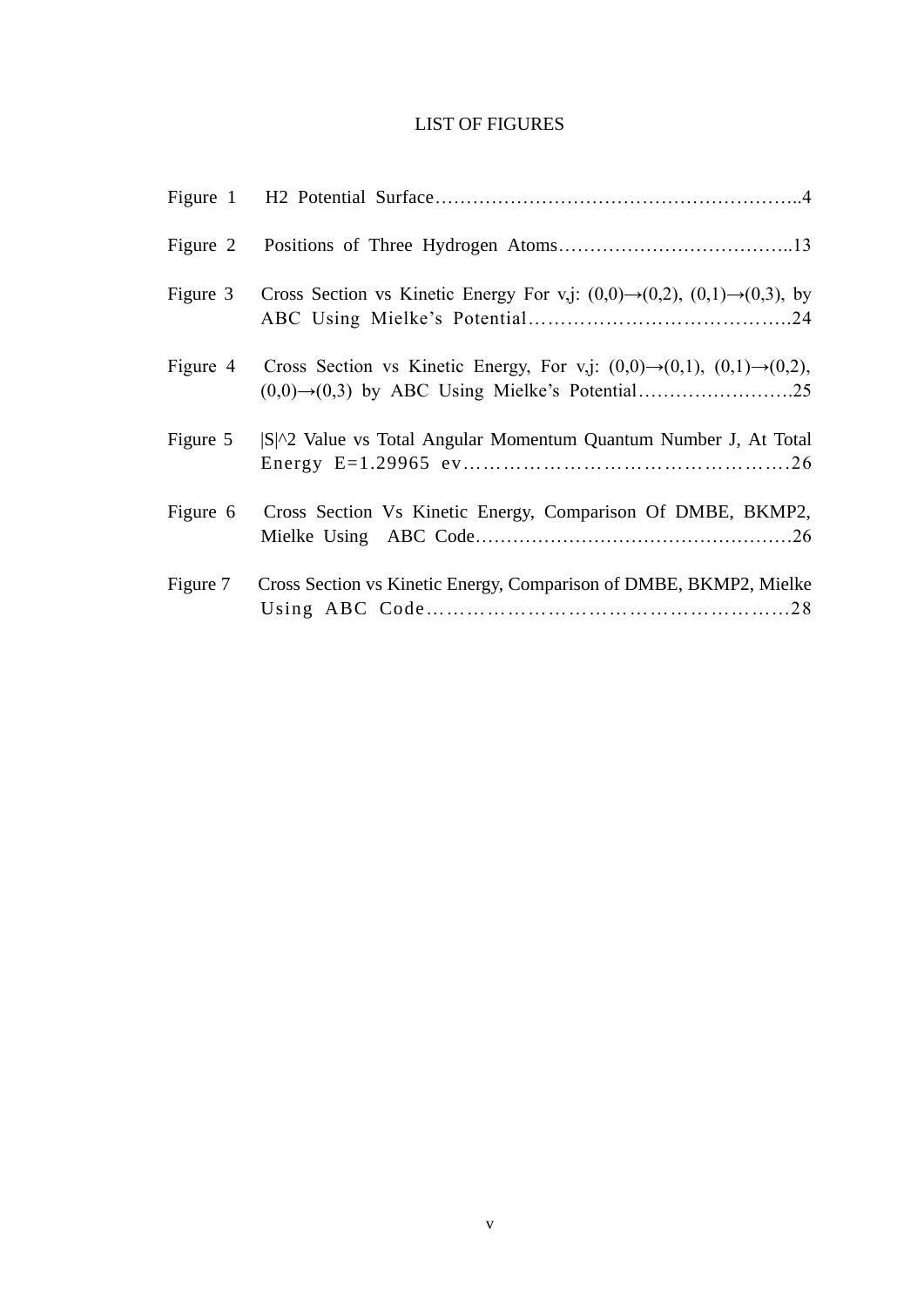#### CHAPTER 1

## INTRODUCTION

This thesis contains a study the quantum mechanical calculation of the H on  $H_2$ cross section calculated with the ABC code. The ABC code uses a close-coupled approximation to do a quantum calculation on a potential surface and produce a state to state S-matrix<sup>1</sup>. For this thesis we have used the Mielke's potential surface<sup>2</sup>, this builds on the work of David Archer<sup>3</sup> who did a similar calculation with the BKMP potential<sup>4</sup>. The new calculation is compared to that of Archer as well as others.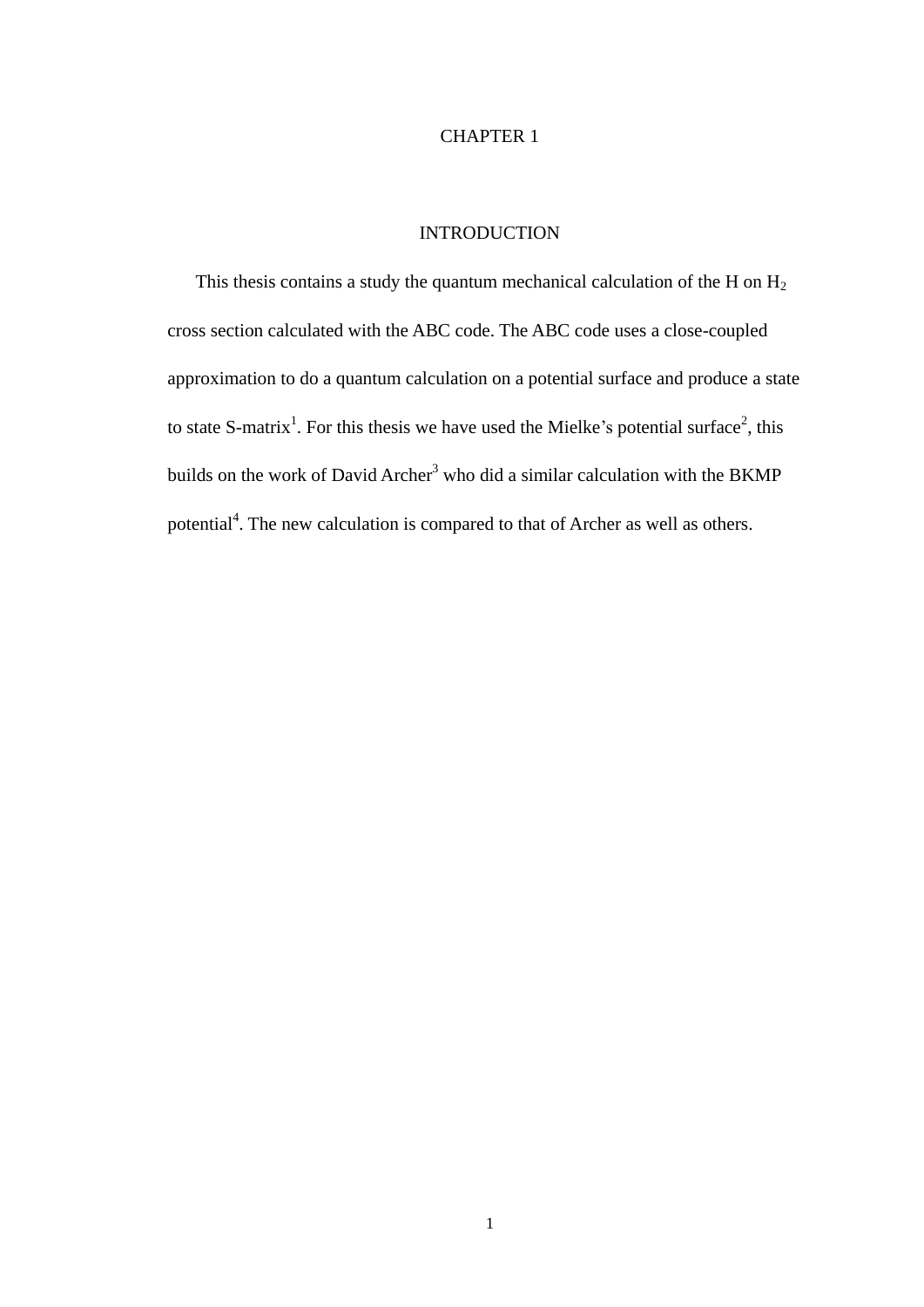#### CHAPTER 2

#### APPLICATION IN ASTROPHYSICS

Since its discovery in 1671 by Robert Boyle, hydrogen has been an important element. It is the simplest atom. The energy level of hydrogen is one of the few problems which can be solved analytically<sup>5</sup>. Studying hydrogen has significant meaning to astrophysics.

Hydrogen is the lightest and most abundant chemical element, constituting roughly 75% of the universe's chemical elemental mass and over 90% by number of atoms. This element is found in great number in stars and gas giant planets. Molecular clouds of  $H_2$  are associated with star formation. Also hydrogen is the most important reactant in the powering stars through proton-proton reaction and CNO cycle nuclear fusion. Throughout the universe, most of the hydrogen is in the atomic and plasma states. Stars in the main sequence are mainly composed of hydrogen in its plasma state.

Hydrogen is both an important cooling mechanism and diagnostic for astrophysics. As the massive element, most of the cooling of the first objects occurs through molecular hydrogen. To calculate this cooling requires collisional cross sections and Einstain A-values. These reactions are crucial to the thermal balance of the medium. Rovibrationally inelastic scatterings of  $H$  on  $H_2$  provided are cooling essential to the gravitational collapse of inhomogeneities in the primordial gas and the formation of the first stars. In the galactic interstellar medium, shock heating of the molecular gas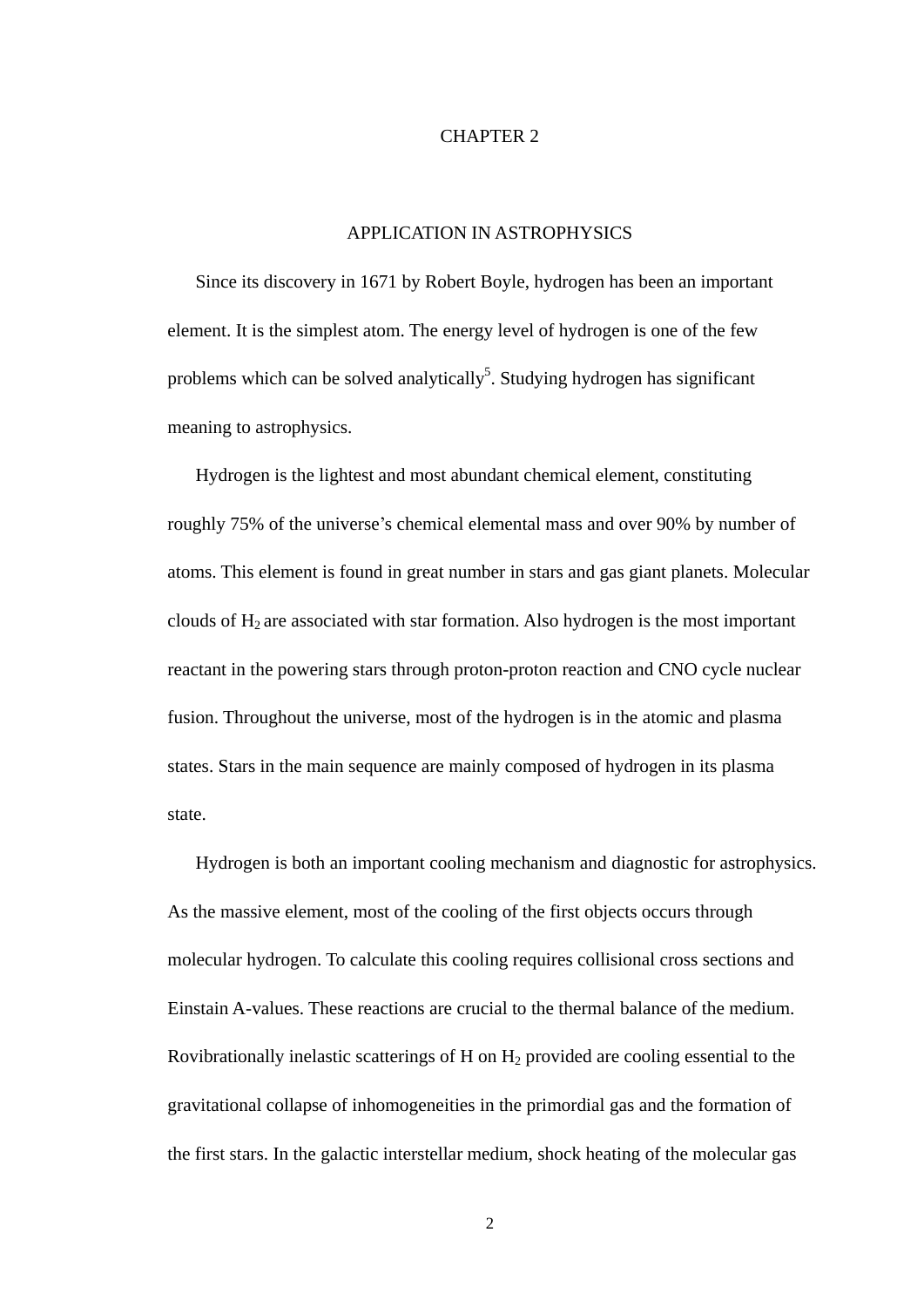can lead to partial dissociation of  $H_2$ , in which case  $H-H_2$  collisions determine the thermal profile and chemical evolution of the postshock gas as it cools to its equilibrium state. In photon-dominated regions of the interstellar medium, which are exposed to sources of ultravoilet radiation, there exists a region of overlap of atomic and molecular hydrogen, where the optical depth in the ultravoilet electronic absorption bands of  $H_2$  becomes sufficient to shield the  $H_2$  deeper in the cloud from the dissociating radiation. The kinetic temperature in this region is controlled by inelastic H-H<sub>2</sub> collisions.

For the formation of star in the cloud, hydrogen is crucial. In the early universe, when the cloud meets the Jean's condition, it starts to collapse. As the collapse continues, the energy created by gravity potential energy should be released by some way. Or the cloud cannot satisfy the condition anymore, the collapse stops. Hydrogen provides an efficient way to release this energy to make the collapse continue without break the Jean's conditions. There are two important conditions for a star to form in the dust. Another is also related with hydrogen, cooling. The cooling is primarily by hydrogen molecule.

Hydrogen also provides an effective way to study the phenomenon of astrophysics. In the shocked region, there is a large emission from  $H_2$ . Observed  $H_2$  line ratio could be explained by a phenomena called a bow shock. X-ray illuminated regions such as active galaxies, star burst galaxies also produce hot  $H_2$  emission.

3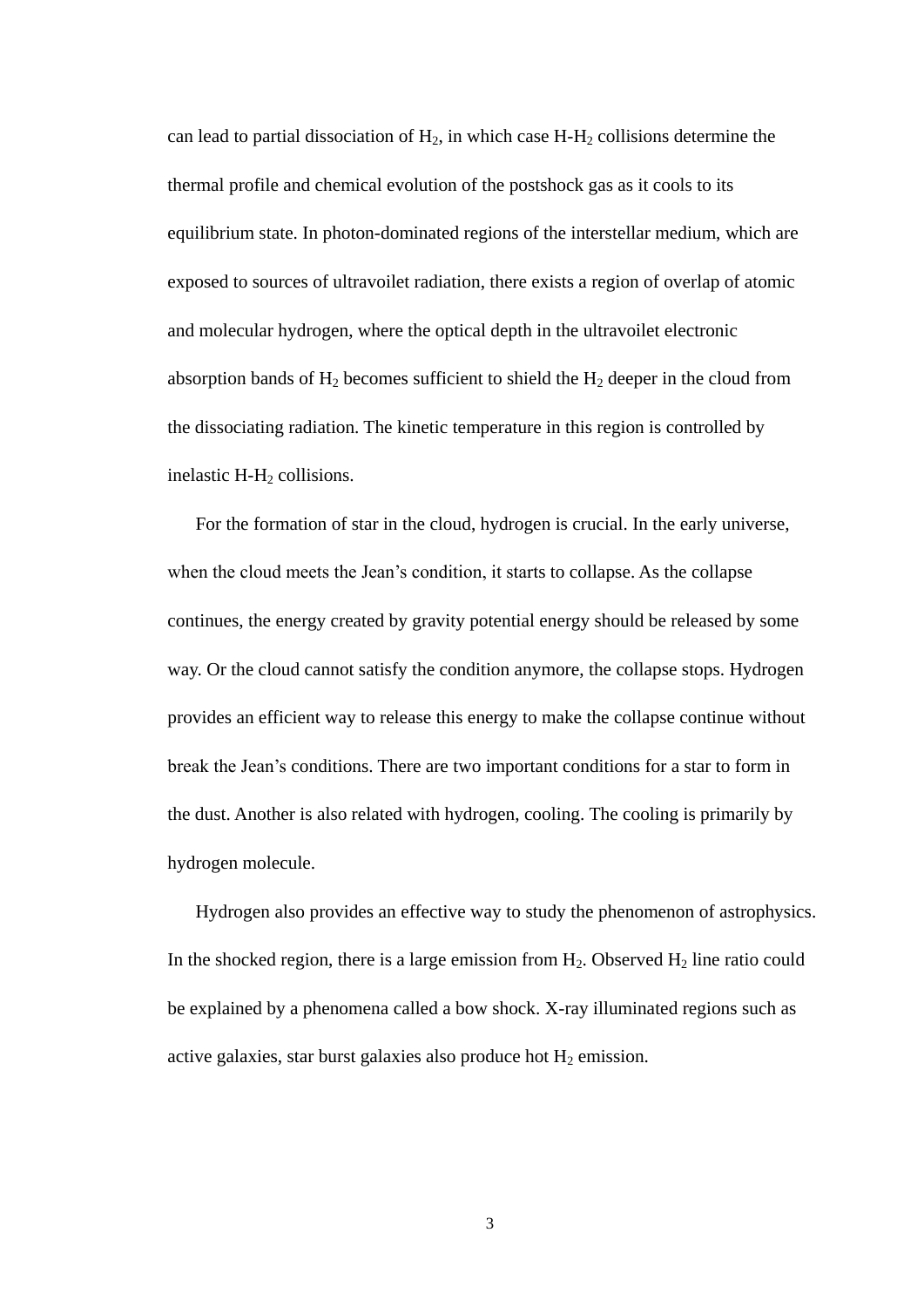#### CHAPTER 3

# H<sup>3</sup> POTENTIAL SURFACES



Figure 1 H<sub>2</sub> Potential Surface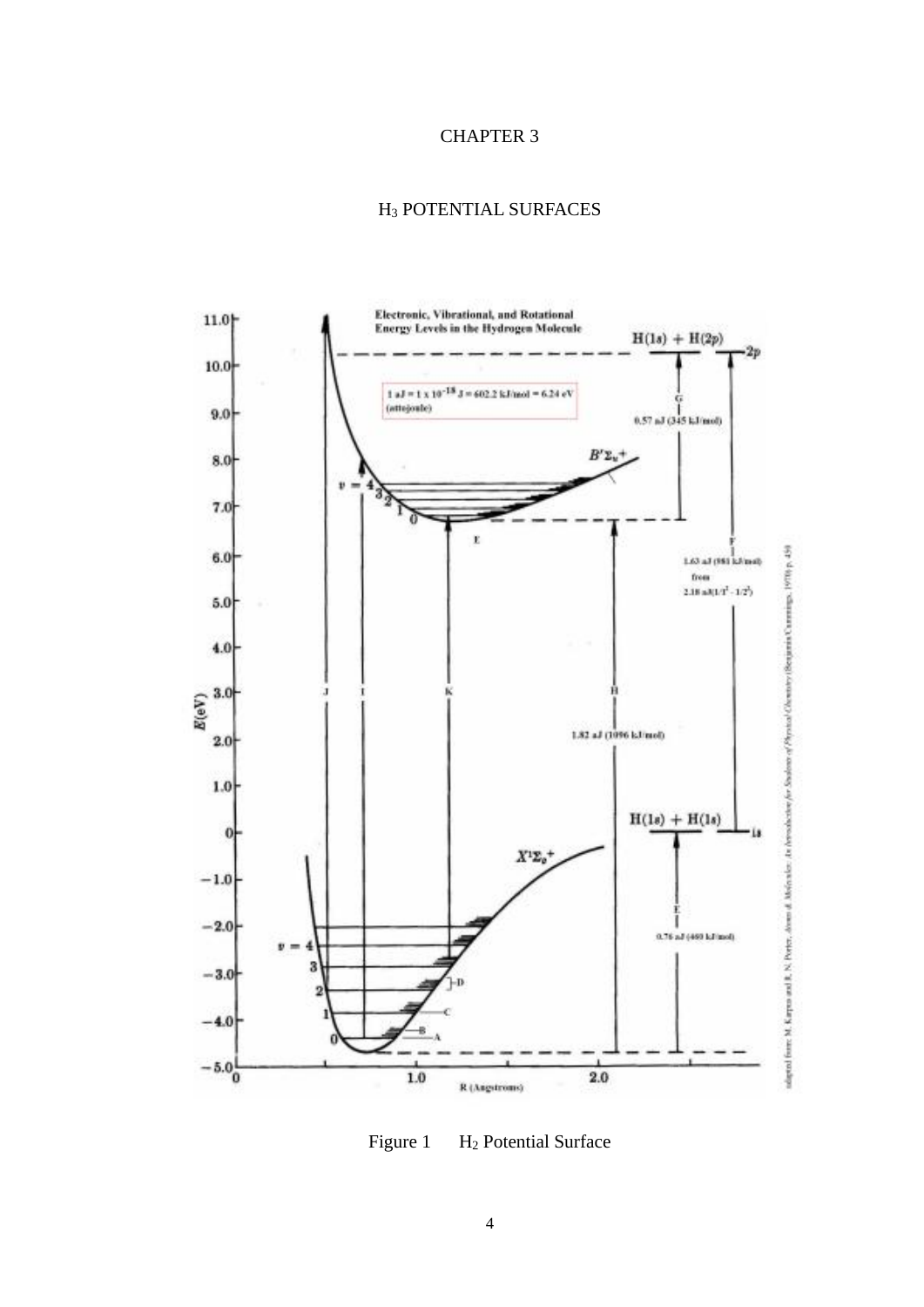Here is the potential surface of  $H_2$ . The transitions we study focus on ground potentials. For H<sub>3</sub> potential surface, it is much more complicated.

The  $H_3$  potential surface has developed for a long time. According to the method used to solve  $H_2$  potential surface, we extend to  $H_3$ . Assuming the three atoms are at fixed coordinates, and determine a potential energy surface in the three coordinates which are required to describe the relative positions of three atoms. This procedure is the Born-Oppenheimer approximation. London's potential is thought to be earliest work for this area. After it, the most well known potentials are LSTH<sup>6</sup> (Liu-Seigbahn-Truhlar-Horowitz),  $DMBE<sup>7</sup>$  (double many-body expansion) and  $BKMP<sup>8</sup>$  &  $BKMP2<sup>9</sup>$  (Boothroyd-Keogh-Martin-Peterson). The most recent ones are Extensive Quantum Monte Carlo  $(EQMC)^{10}$  and Mielke. Generally, they fit more theoretical calculation points as the time goes on.

London's potential surface<sup>11</sup> is one of the earliest examples for  $H_3$  potential surface. Though it did not agree well with the experimental data, it built up the basic technique for all the early calculations.

One of the early ab initio calculations of the  $H_3$  potential surface used variational methods to compute the potential for linear symmetric configuration of the three hydrogen atoms<sup>12</sup>. This method improved a lot. Even though, most of the earlier ab initio surface did not agree well with existing experimental results.

The early LSTH potential energy surface was developed by Liu using a potential energy surface for linear  $H_3$ . It is reasonable to use a one dimensional Born-Oppenheimer approximation to determine the potential energy surface for the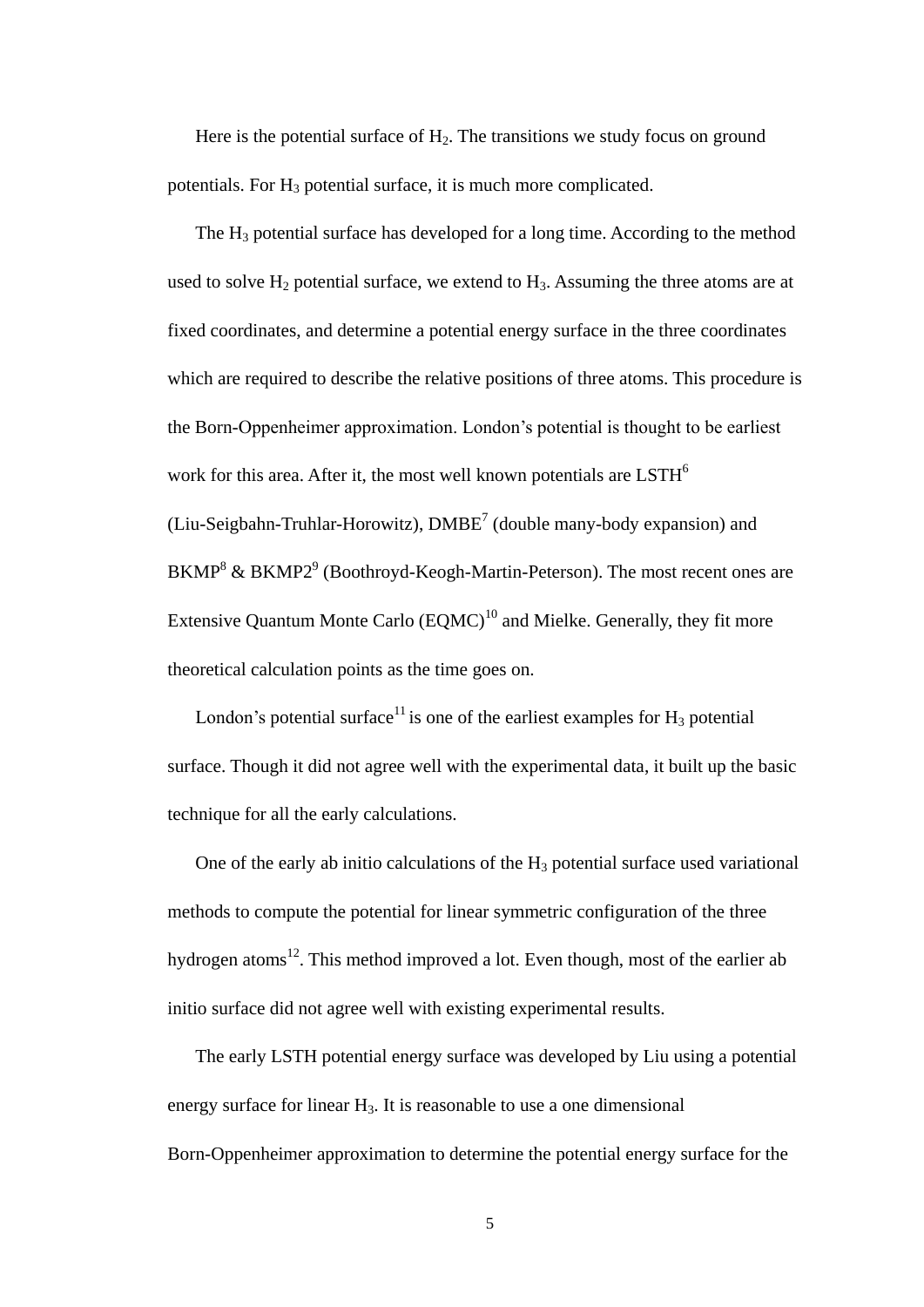motion of the three nuclei on a collinear geometry. Then Siegbahn and  $\text{Liu}^{13}$  extended the potential to three dimensions. The later LSTH potential is improved by Truhlar and Horowitz<sup>14</sup>, making a least-squares analytical fit to it.

DMBE potential is created by Varandas, Brown, Mead, and Truhlar, using a new analytic fit to more existing points. This fits used 316 points of the potential surface to determine the analytical fit. "It is claimed by Varandas et al. That their potential is superior to the LSTH potential at intermediate and long-range separations of H and H2." Here the condition is critical to this qualitative assessment.

The BKMP potential extended the LSTH surface based on a more extensive grid of ab initio interaction energies.

BKMP2 potential is more accurate than the DMBE or LSTH potentials, an analytical fit to 8701 points. However, the experimental evidence showed it is less accurate as presented in Banares $^{15}$  in regions of the potential energy surface.

EQMC (Extensive Quantum Monte Carlo) potential and Mielke's potential are more recent than the one above.

In the potential Born-Oppenhermer approximation<sup>16</sup>, the interactions of the electrons are accounted for by a potential surface. The most accurate available potential surface is by Mielke. The Mielke potential surface should yield more accurate scattering data, particularly near-threshold cross sections and the corresponding low-temperature rate coefficients.

In our calculations, we prefer the Mielke potential, comparing with the previous potentials. In the following part, we are going to talk about Mielke's potential.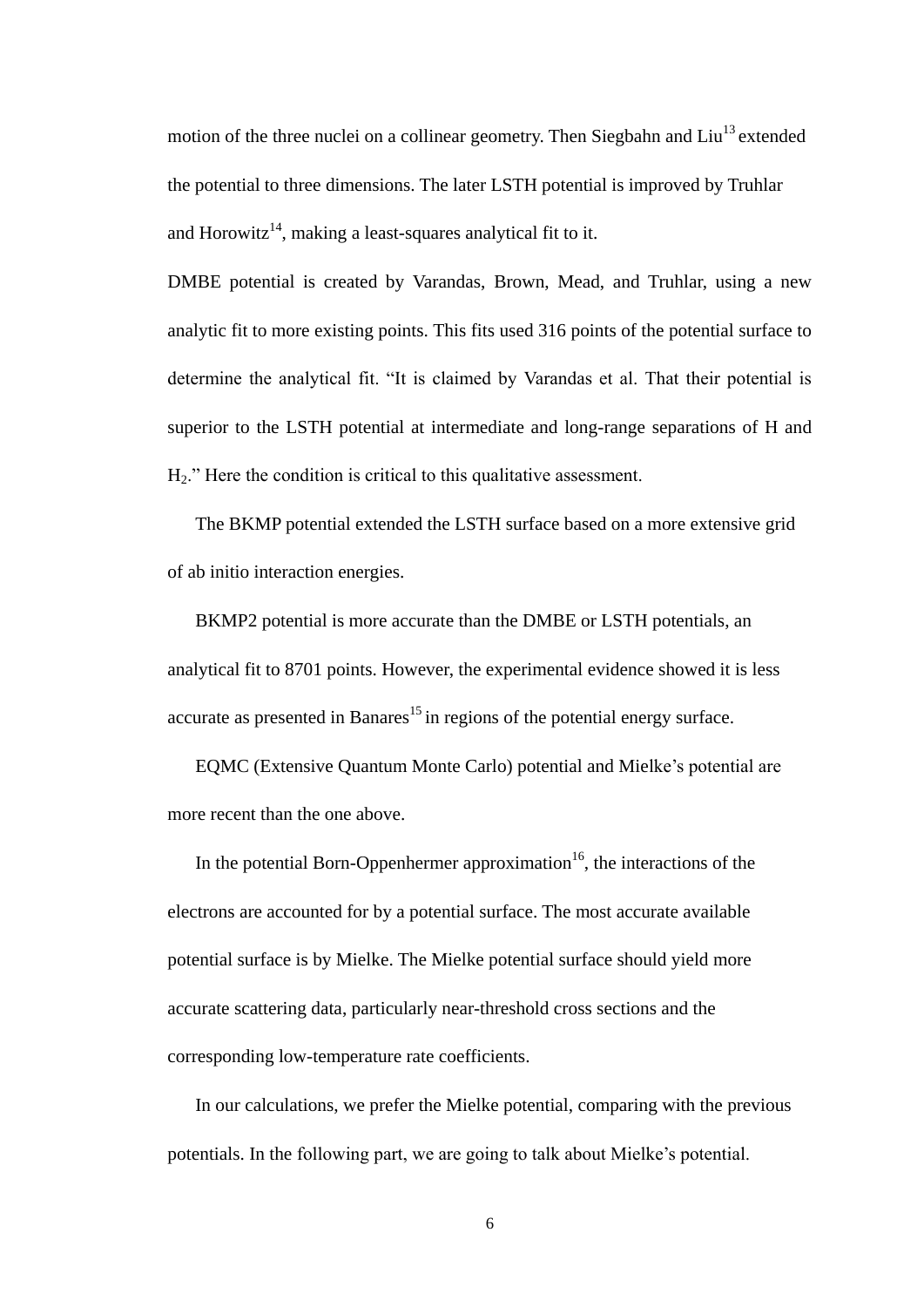Mielke's Potential Surface

The Mielke performed MRCI calculation at 4067 configurations with the standard aug-cc-pVDZ,aug-cc-pVTZ, and aug-cc-pVQZ basis sets.

Mielke potential fits best with collinear van der Waals.

Consider corrections to the Born-Oppenheimer approximation, that have not been included yet in  $H_3$  surfaces. Mielke improved the potential by two ways as below:

Basis Set Extrapolation<sup>17 18</sup>:

is set extrapolation :  

$$
V_{ABC} = \sum V_A^{(1)} + \sum V_{AB}^{(2)} + \sum V_{ABC}^{(3)}
$$

Where  $\frac{V_A^{(1)}}{A}$  is the energy of an isolated atom A, and  $\frac{V_{AB}^{(2)}}{A}$  and  $\frac{V_{ABC}^{(3)}}{A}$  are two-

and three-body interaction energies, respectively.  
\n
$$
E_{CBS}^{3-body} = E_i^{3-body} + \frac{\left(E_i^{3-body} - E_j^{3-body}\right) + \left(E_{CBS}^{2-body} - E_i^{2-body}\right)}{\left(E_i^{2-body} - E_j^{2-body}\right)}
$$

Where  $E_{\text{CBS}}^{n-body}$  denotes the sum of all the n-body energies, i and j denote the two basis sets used, and it requires  $i > j$ .

Fitting: the functional form is taken to be a London potential<sup>19</sup>, augmented with a three-center correction

$$
V = V_{London} + V_{3C}
$$

Because of the completeness of basis-set, the Mielke potential has the highest accuracy. Also it has better harrier height, van der vaals well depth, and lowest energy conical intersection. Compare with earlier analytic  $H_3$  potential surfaces, it displays a considerably improved representation of the long-range anisotropy which is expected to be important for the accurate description of low energy scattering processes.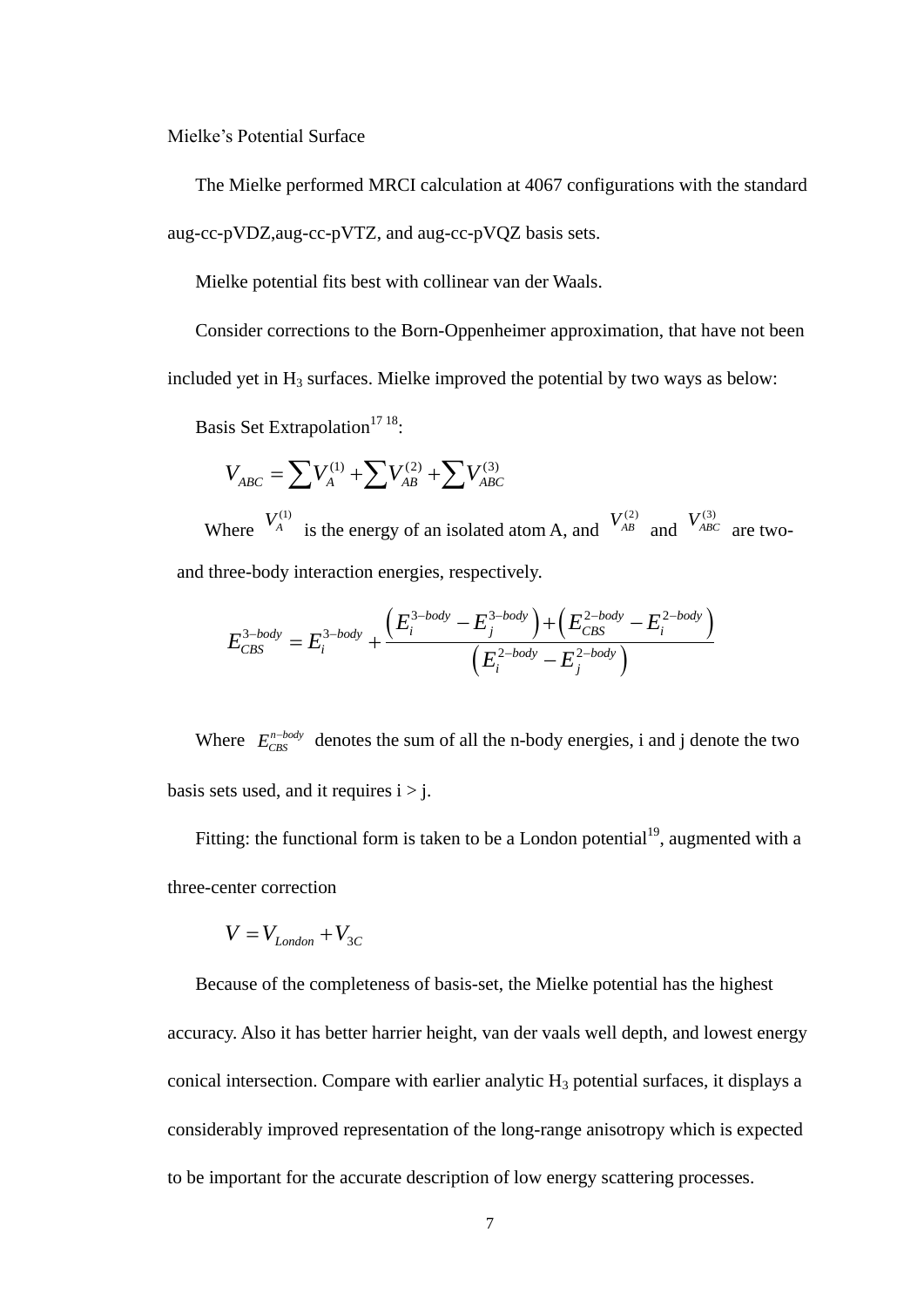#### CHAPTER 4

#### SOLUTION OF H<sub>3</sub> PROBLEM

There are several steps to solve the H<sub>3</sub>. First, we need to solve the wave function. Here we use the time-independent wave function. Second, apply the proper potential surface into the wave function. Then we can use the program to calculate the function. From the result of ABC program, we can calculate cross section and compare with previous works. The transitions between different energy levels of  $H_3$  contain collisional transition and radiation transition. In our calculation, we only consider the collisional transition here.

The way to solve  $H_3$  problem developed a lot. We are going to discuss different ways to solve this problem, both advantage and disadvantage.

#### Classical Trajectory

The classical trajectory use a large number of randomly chosen classical trajectories for a given impact parameter that are computed using the potential energy surface with initial conditions that are consistent with the desired initial condition in order to compute the desired cross sections<sup>20</sup>.

Advantage of this method is significantly less computationally intensive, provide a complete set of cross sections and rate coefficients to high energies in a reasonable time frame. But it cannot give good results at low temperature where purely quantum-mechanical effects contribute to the cross sections. The calculation mainly base on the Newton's law. Assume the potential surface first, get the force from it to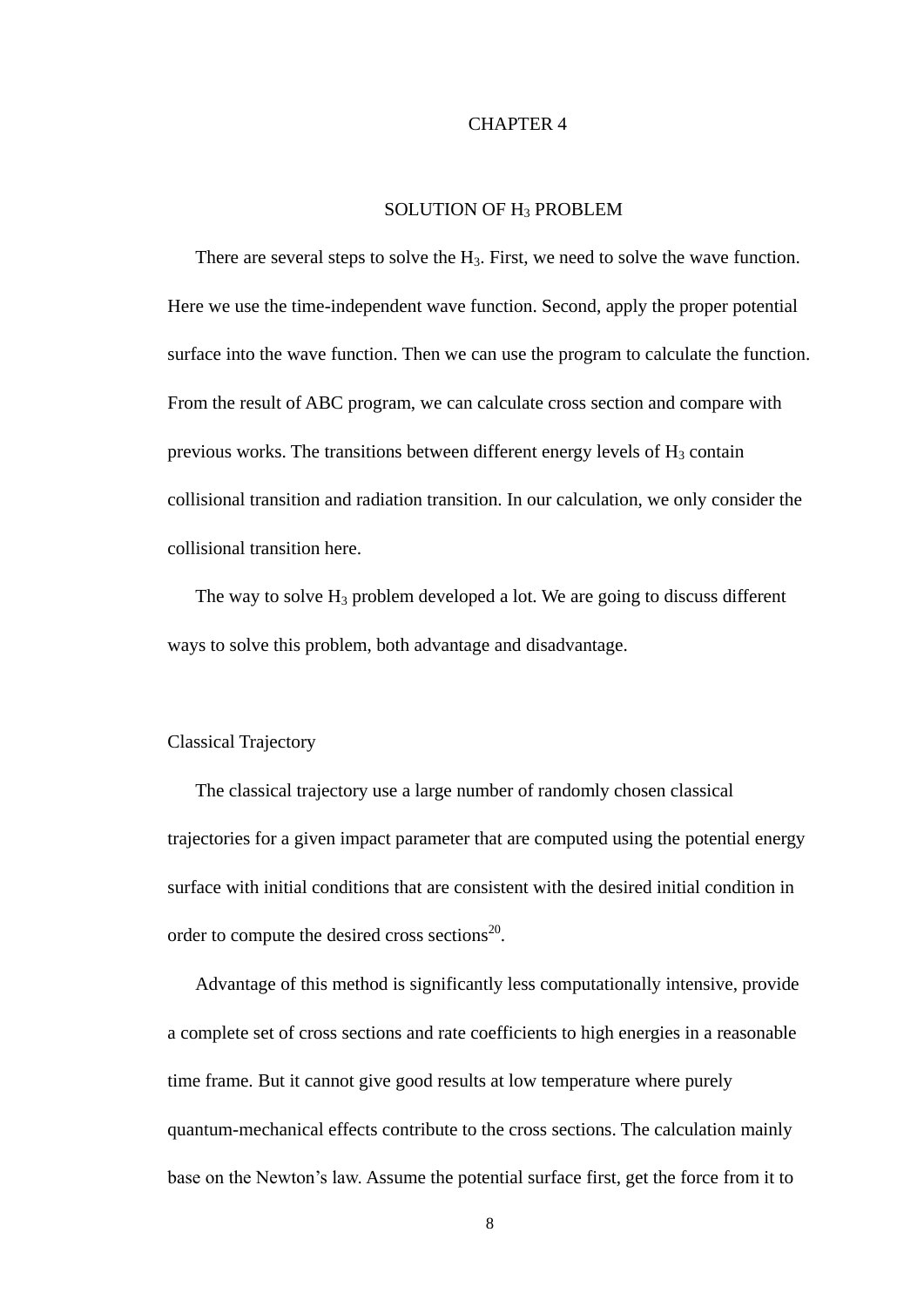calculate the mechanics.

$$
F = ma
$$

$$
F = -\nabla V
$$

Quantum Calculations

In the quantum calculation there are two types, one is time-dependent and another is time-independent. Here is our analysis.

Time-dependent Schrödinger equation:

Time-dependent calculations solve the time-dependent Schrödinger equation:

$$
H\psi(\mathbf{r,t})\dot{=}i\hbar\frac{\partial\psi(\mathbf{r,t})}{\partial t}
$$

For each initial state, S-matrix should be calculated. According to the limit ability of the current computer, it is hard to solve the problem in three dimensions for a realistic potential. We are looking forward the more powerful computer developed.

Time-independent Schrödinger equation:

By separation of variables, the time dependence of the equation can be removed,

provided the potential has no explicit time dependence.

Consider time-independent Schrödinger equation.

$$
-\frac{\hbar^2}{2m}\nabla^2\psi(r)+V(r)\psi(r)=E\psi(r)
$$

Assume that the solution has this form<sup>21</sup>:

$$
\psi(\mathbf{r},t) = \phi(\mathbf{r})\chi(t)
$$

Substitute it into the time-dependent Schrödinger equation, at the same time assume no explicit time dependence in the potential. We get: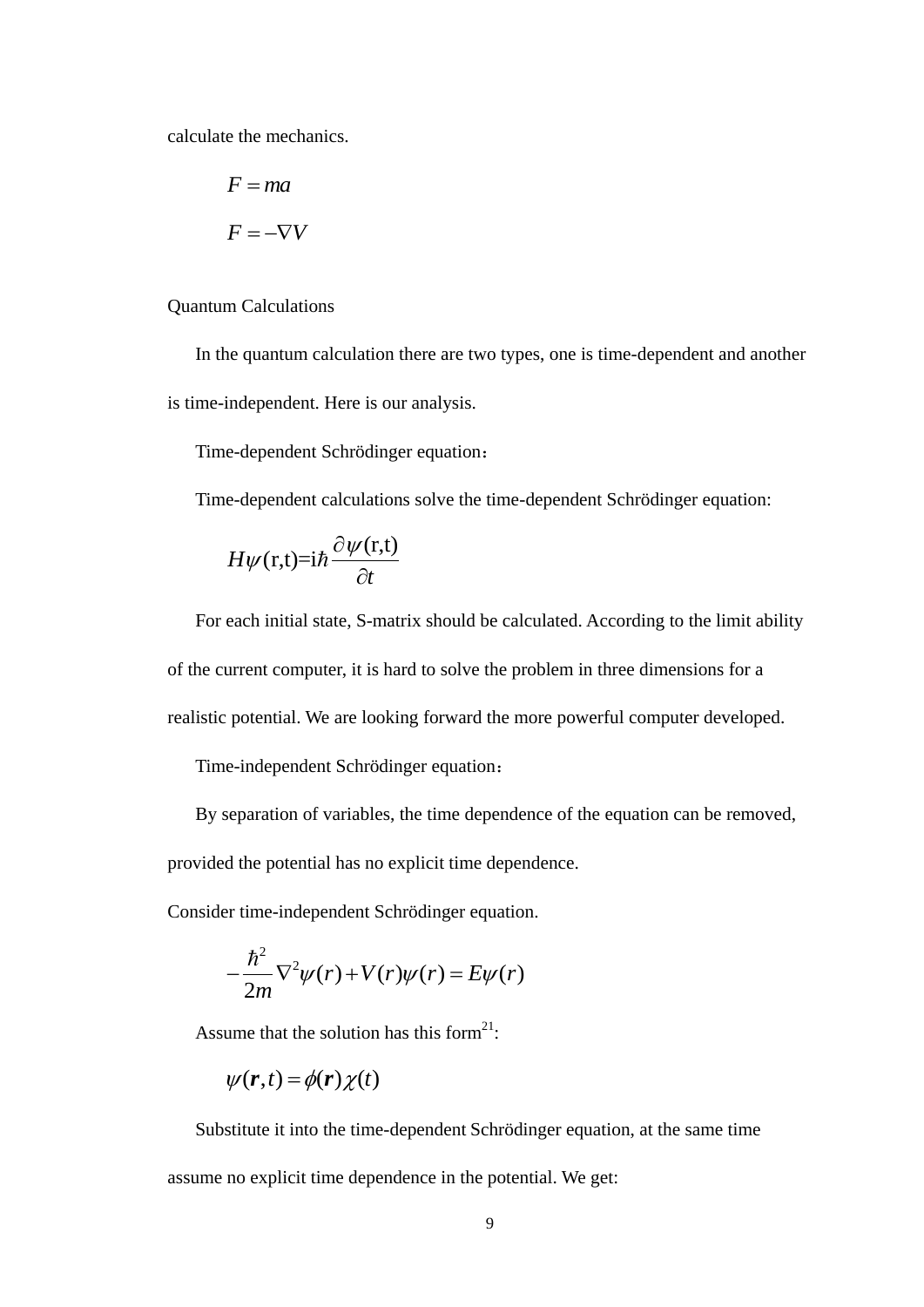$$
i\hbar\phi(\mathbf{r})\frac{d\chi}{dt} = -\frac{\hbar^2}{2m}\chi(t)\nabla^2\phi(\mathbf{r}) + \chi(t)V(\mathbf{r})\phi(\mathbf{r})
$$

Both sides divided by  $\phi(r) \chi(t)$ 

$$
\frac{i\hbar}{\chi(t)}\frac{d\chi(t)}{dt} = -\frac{\hbar^2}{2m}\frac{1}{\phi(r)}\nabla^2\phi(r) + V(r)
$$

Now the left side is a function of time and the right side is a function of position,

they can only be equal if both sides are equal to constant E.

Then the left side can be integrated:

$$
\chi(t) = Ae^{-i\frac{E}{\hbar}t} = Ae^{-i\omega t}
$$

The right side yields the time-independent Schrödinger equation:

$$
\left[-\frac{\hbar^2}{2m}\nabla^2 + V(r)\right]\phi(r) = E\phi(r)
$$

 $\frac{1}{2} \chi(t) \nabla^2 \phi(r)$ <br>  $\phi(r) \chi(t)$ <br>  $\frac{\hbar^2}{2} \frac{1}{m} \phi(r) \nabla^2 \phi(r)$ <br>
notion of time an<br>
th sides are equa<br>
e integrated:<br>  $\frac{\hbar^2}{2} e^{-i\omega t}$ <br>  $\frac{\hbar^2}{2} e^{-i\omega t}$ <br>  $\frac{\hbar^2}{2} \phi(r) = E \phi(r)$ <br>
assed in the hyper<br>
resulting If this equation is expressed in the hyperspherical coordinate, the observables that can be calculated from the resulting helicity-reprensentation S-matrix elements  $S'_{n'k',nk}(E)$  range from fully state-resolved differential

$$
\frac{d\sigma_{n'k' \leftarrow nk}}{d\Omega}(\theta, E) = \left| \frac{1}{2ik_n} \sum_{J} (2J+1) d_{k'k}^{J}(\theta) S_{n'k',nk}^{J}(E) \right|^2
$$

and integral

$$
d\sigma_{n'k'-nk}(\theta, E) = \frac{\pi}{k_n^2} \sum_{J} (2J+1) \left| S_{n'k',nk}^J(E) \right|^2
$$

Reactive scattering cross sections are thought to have considerably more averaged quantities such as initial state-selected reaction cross sections and thermal rate constants.

The coupled-channel hyperspherical coordinate method that is used in the ABC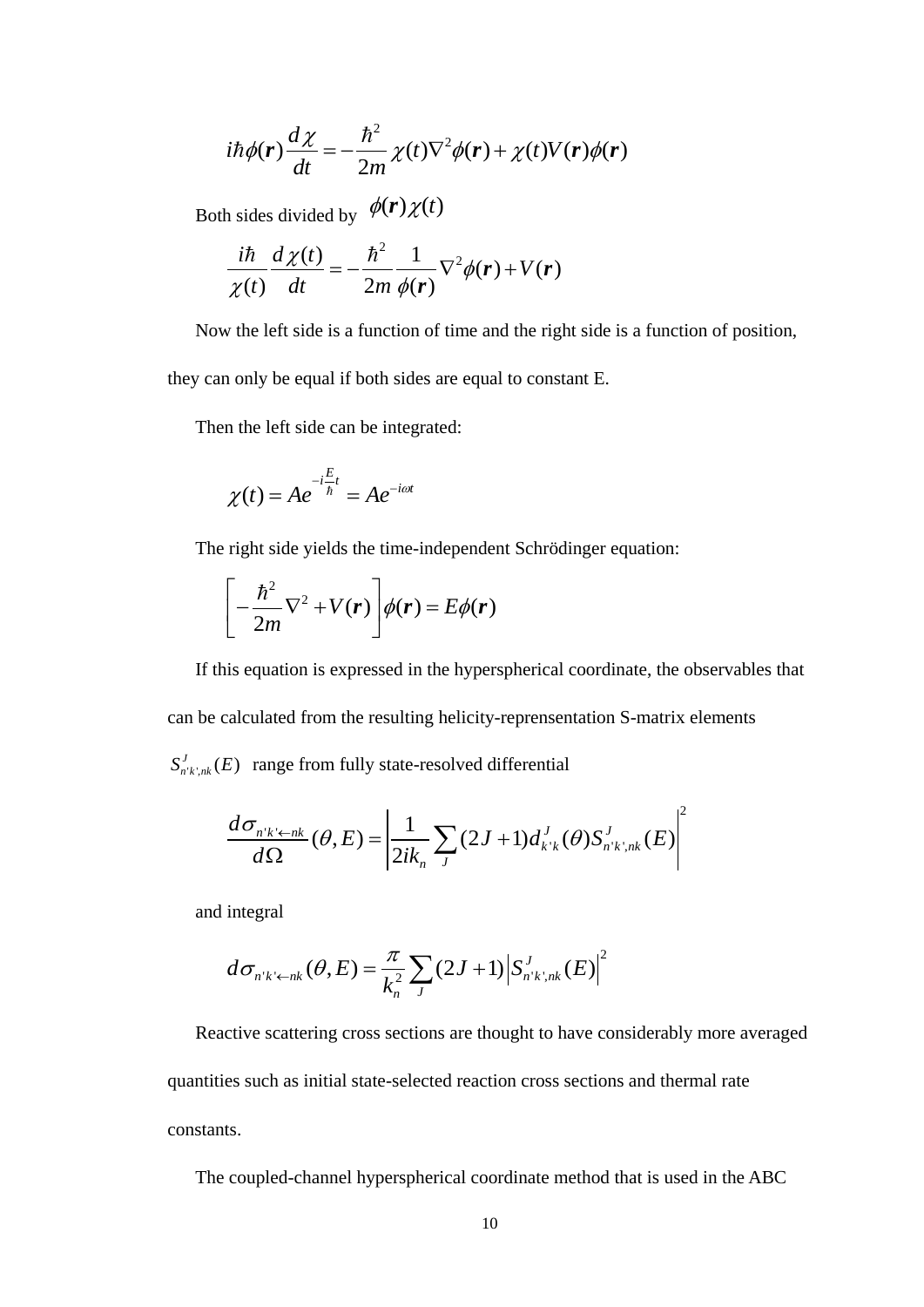program is based on the Schrödinger equation:

$$
\overset{\wedge}{H}\Psi = E\Psi
$$

After apply the truncated range of k quantum numbers, the orbital angular momentum functions  $|JMjl\rangle$  could be obtained from the orthogonal transformation

$$
\left| JMjl\right\rangle =\sum_{k=-{\rm min}(J,j,k_{\rm max})}^{{\rm min}(J,j,k_{\rm max})}\left| JMjk\right\rangle D^{Jj}_{kl}
$$

Where  $D_{kl}^{Jj}$  is a component of an eigenvector of the matrix representation of the operator  $l^2$  in the truncated helicity basis. This matrix representation of  $l^2$  is tri-diagonal, with diagonal elements

$$
\langle JMjk | l^2 | JMjk \rangle = J(J+1) + j(j+1) - 2k^2
$$

And off-diagonal elements

1 oft-diagonal elements  
\n
$$
\langle JMjk' | l^2 | JMjk \rangle = [J(J+1) - k'k]^{\frac{1}{2}} [j(j+1) - k'k]^{\frac{1}{2}} \delta_{k'-k,1}
$$

If the helicity basis were complete, the elements  $D_{kl}^{Jj}$  of the eigenvectors of this matrix would be:

$$
D_{kl}^{Jj}=\left(\frac{2l+1}{2J+1}\right)^{\frac{1}{2}}D(jlJ,k0k)
$$

#### Born Oppenheimer Approximation

In basic terms, it allows the wave function of a molecule to be broken into its

electronic and nuclear (vibrational, rotational) components.

$$
\Psi_{total} = \psi_{electronic} \times \psi_{nuclear}
$$

First step: In the first step of the BO approximation the *electronic* Schrödinger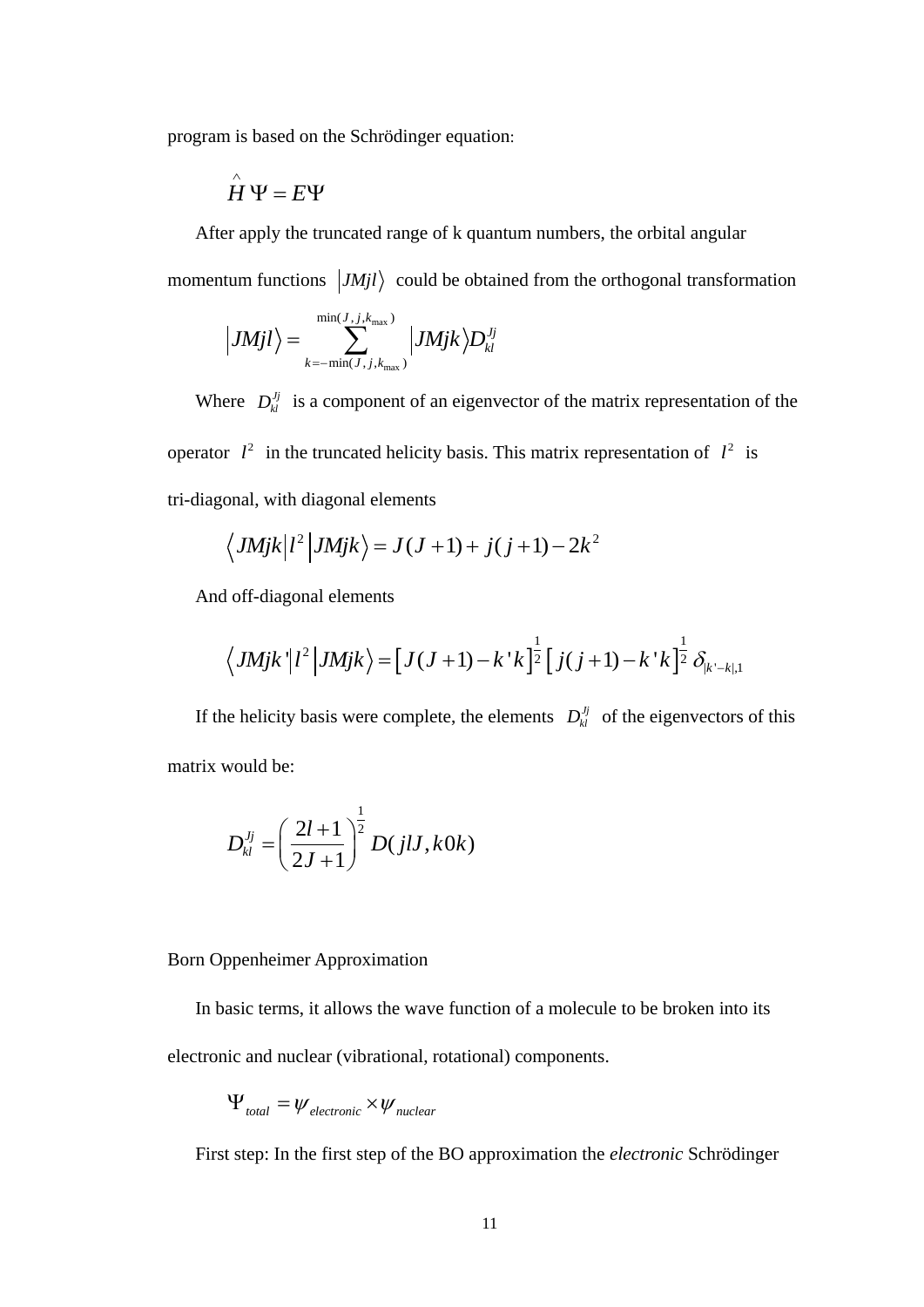equation is solved, yielding the wave function  $\psi_{\text{electronic}}$  depending on electrons only.

Second step: In the second step of the BO approximation the nuclear kinetic energy  $T_n$  (containing partial derivatives with respect to the components of **R**) is reintroduced and the Schrödinger equation for the nuclear motion is solved.

The Hamiltonian for the  $H_3$  can be written as:

$$
H = H_{N} + H_{e}
$$

Where  $H_N$  is the nuclear Hamiltonian and  $H_e$  is the electronic Hamiltonian.

The total wave function is:

$$
H\Psi_{\text{tot}} = E\Psi_{\text{tot}}
$$

Here we skip the steps how to solve the equation, get this equation below:  
\n
$$
\sum_{m=0}^{N} \left[ \frac{\hbar^2}{2\mu} \sum_{k=0}^{N} \left( -i \delta_{nk} \nabla - A_{nk} \right) \cdot \left( -i \delta_{km} \nabla - A_{km} \right) + \delta_{nm} V_n \right] \psi_n = E \psi_n
$$

The BO approximation only consider the first term:

$$
\psi_{\rm tot} \approx \psi_0 \phi_0
$$

Leave only the first eigenvalue equation to determine the wave function:

$$
\left[-\frac{\hbar^2}{2\mu}(\nabla - iA)^2 + V\right]\psi = E\psi
$$

This results in the term having the identical form of a magnetic vector potential.

In analogy to the Aharonov-Bohm effect, the processes that encircle the conical intersection would cause the wave function to change sign. So this will affect the H<sup>3</sup> system. We need to properly antisymmetrize the interference of reactive and non-reactive parts of wave function when interchange the three H atoms. This is the source of the change of sign in the interference terms to calculate the integral cross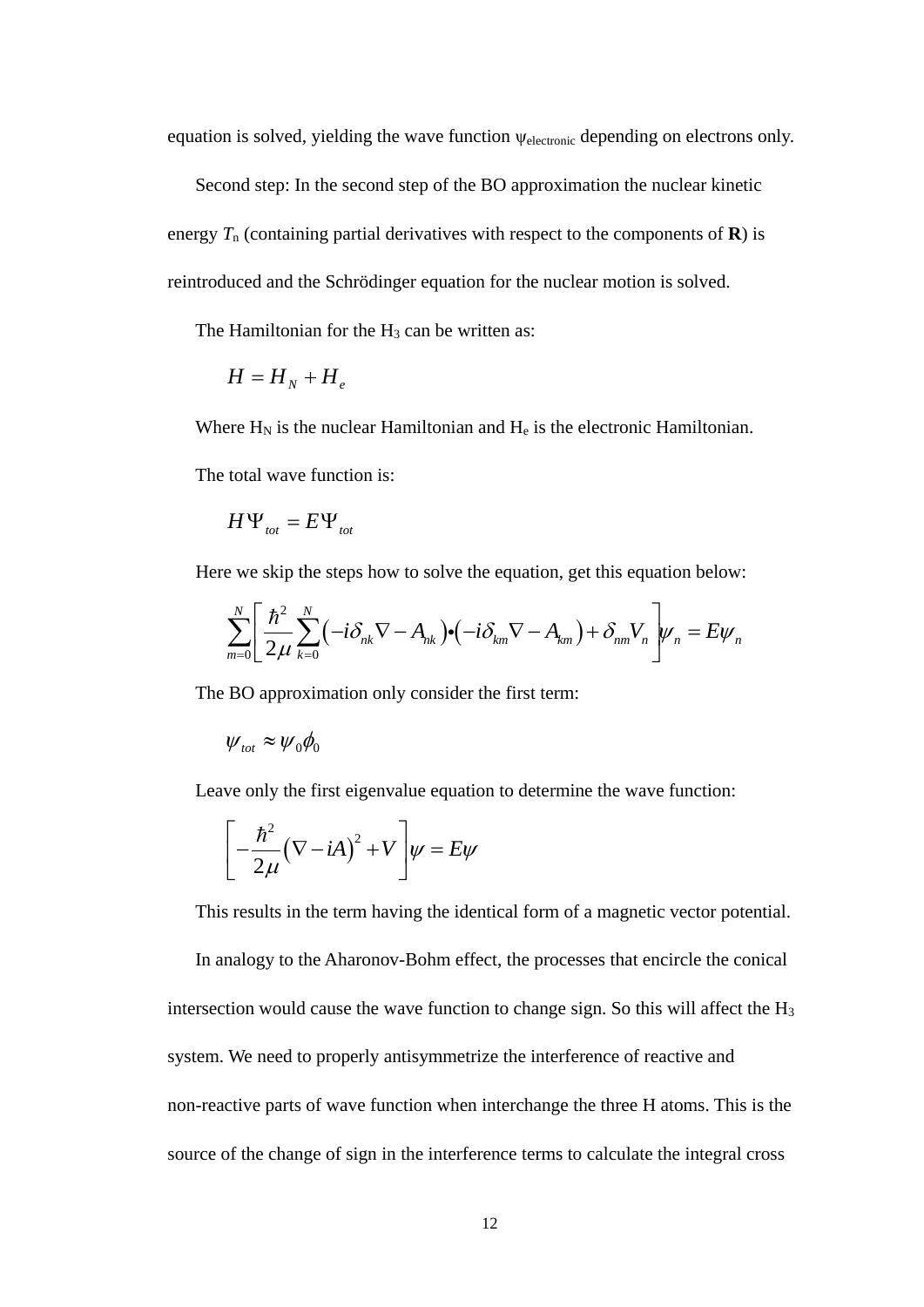sections. According to Archer's study of geometric phase effects, exact cancellation of potential geometric phase effects will not affect the  $H_3$  system integral cross sections.

Identical Particles (three identical particles)

In our ABC program, we use a couple-channel hyperspherical coordinate.



Figure 2 Postions of Three Hydrogen Atoms

In the ABC program, first we treat the three Hydrogen atoms as distinguishable particles. Assume that the three atoms are at fixed coordinates, and compute this for a number of inter-nuclear spacings. From this we get an effective potential energy surface. This procedure is called the Born-Oppenheimer. To get correct results for  $H_3$ system, one must post antisymmetrize the results. The  $H_3$  potential has a conical intersection where geometric phase effects may manifest. It is not clear that how to take account in the geometric phase and other effects. To some extent it is potential dependent, the BKMP2 potential implies there are no geometric phase effects to account for, while some other potentials imply that there are. Fortunately, for some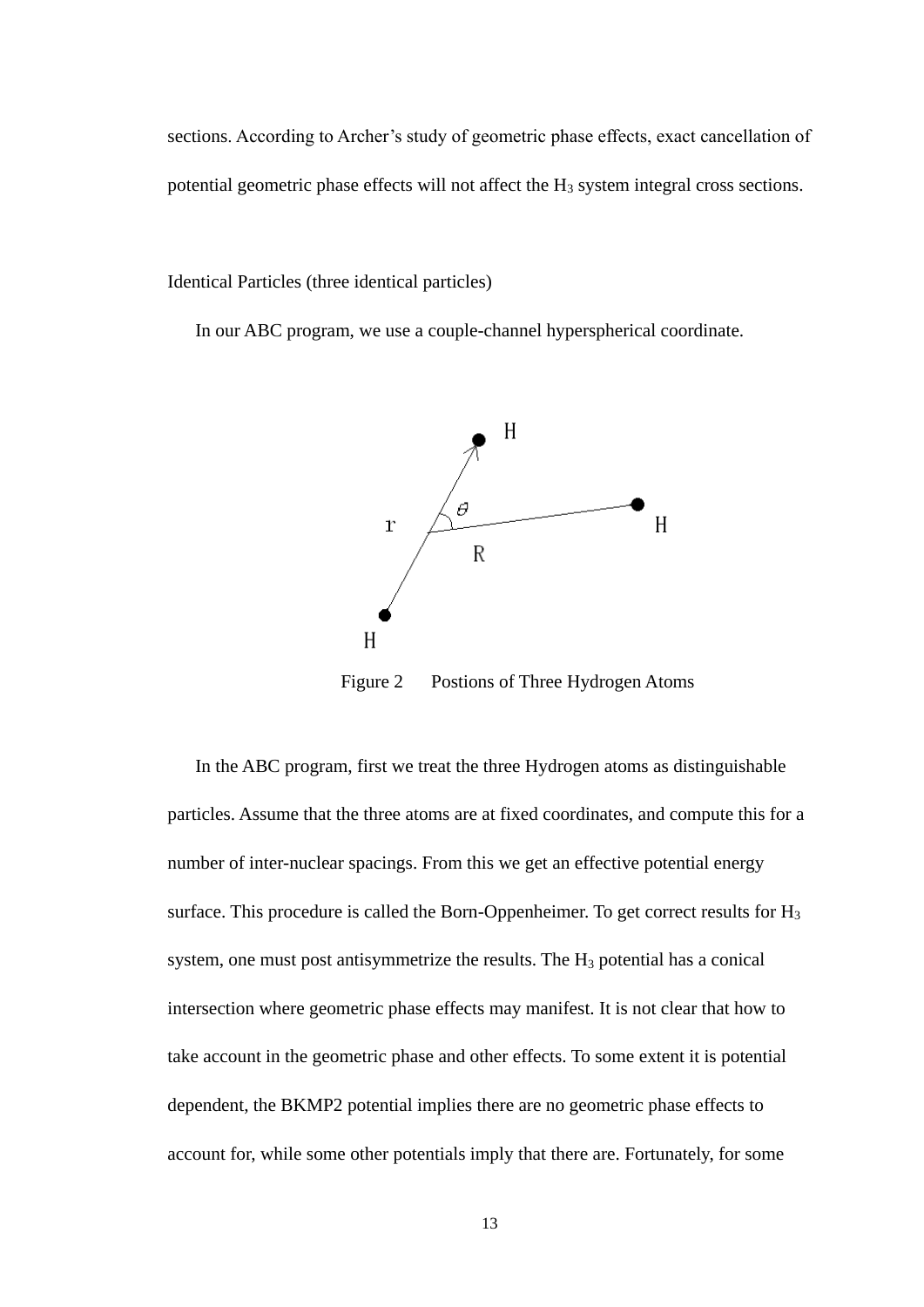reasons that is not clear yet, integral cross sections and rate coefficients do not seem to change in either case.

#### Cross Section

In nuclear and particle physics, the concept of a cross section is used to express the likelihood of interaction between particles. When particles in a beam are thrown against a foil made of a certain substance, the cross section  $\sigma$  is a hypothetical area measure around the target particles of the substance (usually its atoms) that represents a surface. If a particle of the beam crosses this surface, there will be some kind of interaction.

The term is derived from the purely classical picture of (a large number of) point-like projectiles directed to an area that includes a solid target. Assuming that an interaction will occur (with 100% probability) if the projectile hits the solid, and not at all (0% probability) if it misses, the total interaction probability for the single projectile will be the ratio of the area of the section of the solid (the *cross section*, represented by  $\sigma$ ) to the total targeted area.

#### Classical Mechanics:

In classical mechanics, consider the collision of two particles initially in the internal states described by an index  $i^{22}$ . To simplify notation, it is convenient to use a single index to specify the states of both particles. The angle between the initial and final relative velocities **v** and **v**' is given by spherical polar coordinates  $\Theta$  and  $\Phi$ ,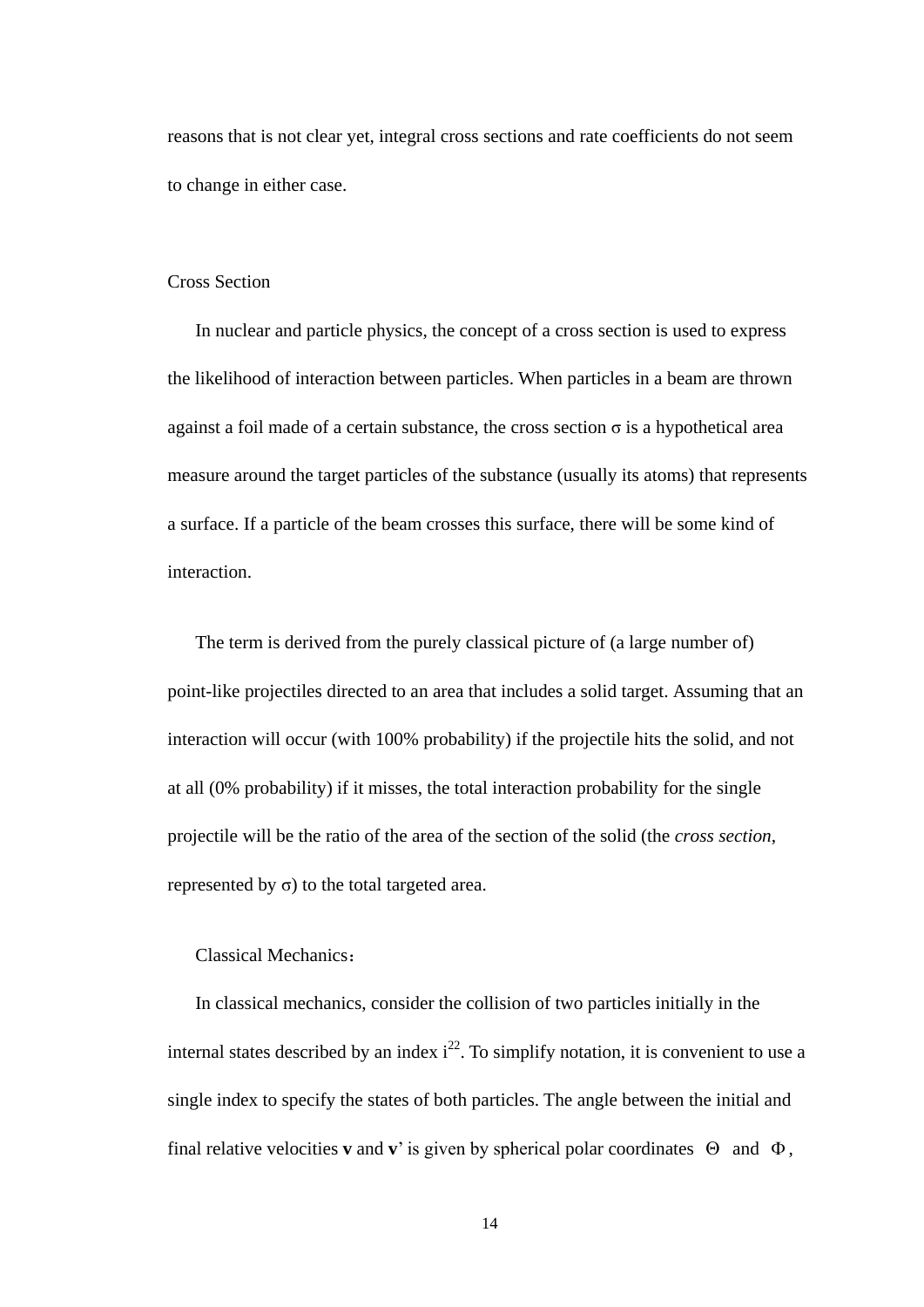where  $\Theta$  is the deflection angle in the center of mass frame. We start with a well-defined beam of particles with a flux  $I_i$  (number of particles per unit area per unit time). After the collision, the flux  $I_i$  (numbers of particles per unit solid angle per unit time) is a function of deflection angle  $\Theta$  and is different for each possible set of final internal states j. We define the differential cross-section as

$$
\frac{d\sigma_{ij}}{d\omega} = \frac{I_j}{I_i}
$$

Where  $\omega$  is an element of solid angle at deflection angle  $\Theta$ . the corresponding integral cross-section  $\sigma_{ij}$  is integrated over all possible final direction. Note that this quantity has units of area. Furthermore, it depends only on the geometry of the scattering center, and not on the incident flux or distance of the detector from the scattering center. The geometric interpretation is as follows: consider particles that scatter through a solid angle *d*Ω and ask what values of impact parameter produced them. These impact parameters form a differential area, *d*σ in space. The differential cross section is simply

$$
\frac{d\sigma}{d\Omega}
$$

So it contains information about the total probability of the transition  $i \rightarrow j$ ,

$$
\sigma_{ij} = \int_{0}^{2\pi} \int_{0}^{\pi} \left( \frac{d\sigma_{ij}}{d\omega} \right) \sin \Theta d\Theta d\Phi
$$

Quantum Mechanics: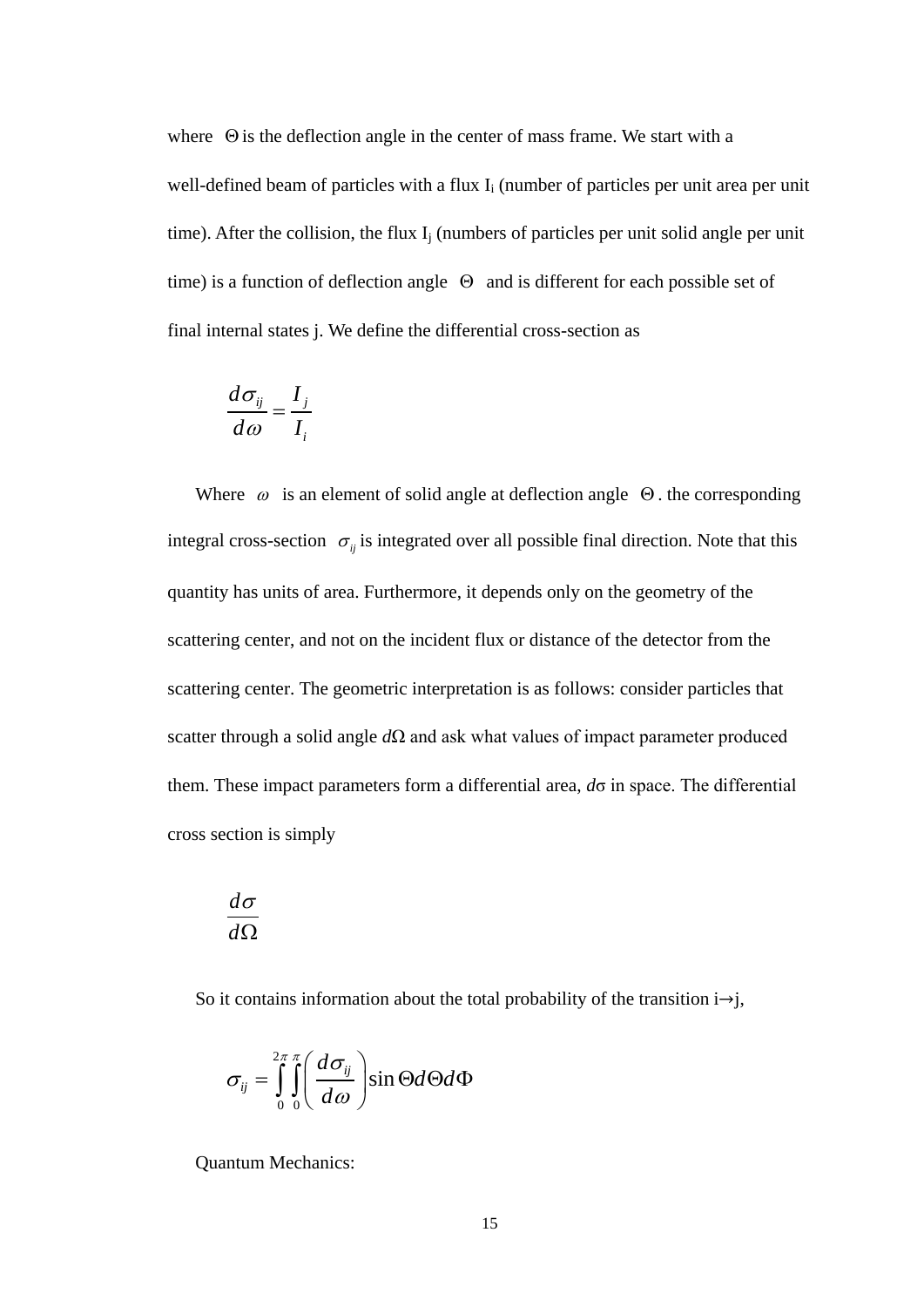In quantum mechanics, the differential cross section is defined as follows: the wave function of the incident particle is a plane-wave with amplitude 1, that is  $e^{ikz}$ . In general the scattered wave is of the form

$$
f(\theta,\phi)\frac{e^{ikr}}{r}
$$

Then we have

$$
\frac{d\sigma}{d\Omega} = |f|^2
$$

This has the simple interpretation of the probability of finding a scattered particle within a given solid angle.

 The integral cross section is the integral of the differential cross section on the whole sphere of observation  $(4\pi \text{ steradian})$ :

$$
\sigma = \int d\Omega \frac{d\sigma}{d\Omega}
$$

A cross section is therefore a measure of the effective surface area seen by the impinging particles, and as such is expressed in units of area. Usual units are the  $\text{cm}^2$ , the barn (1 b =  $10^{-28}$  m<sup>2</sup>) and the corresponding submultiples: the millibarn (1 mb =  $10^{-3}$  b), the microbarn (1  $\mu$ b =  $10^{-6}$  b), the nanobarn (1 nb =  $10^{-9}$  b), the picobarn (1  $pb = 10^{-12}$  b), and the shed (1 shed =  $10^{-24}$  b). The cross section of two particles (i.e. observed when the two particles are colliding with each other) is a measure of the interaction event between the two particles. The cross section is proportional to the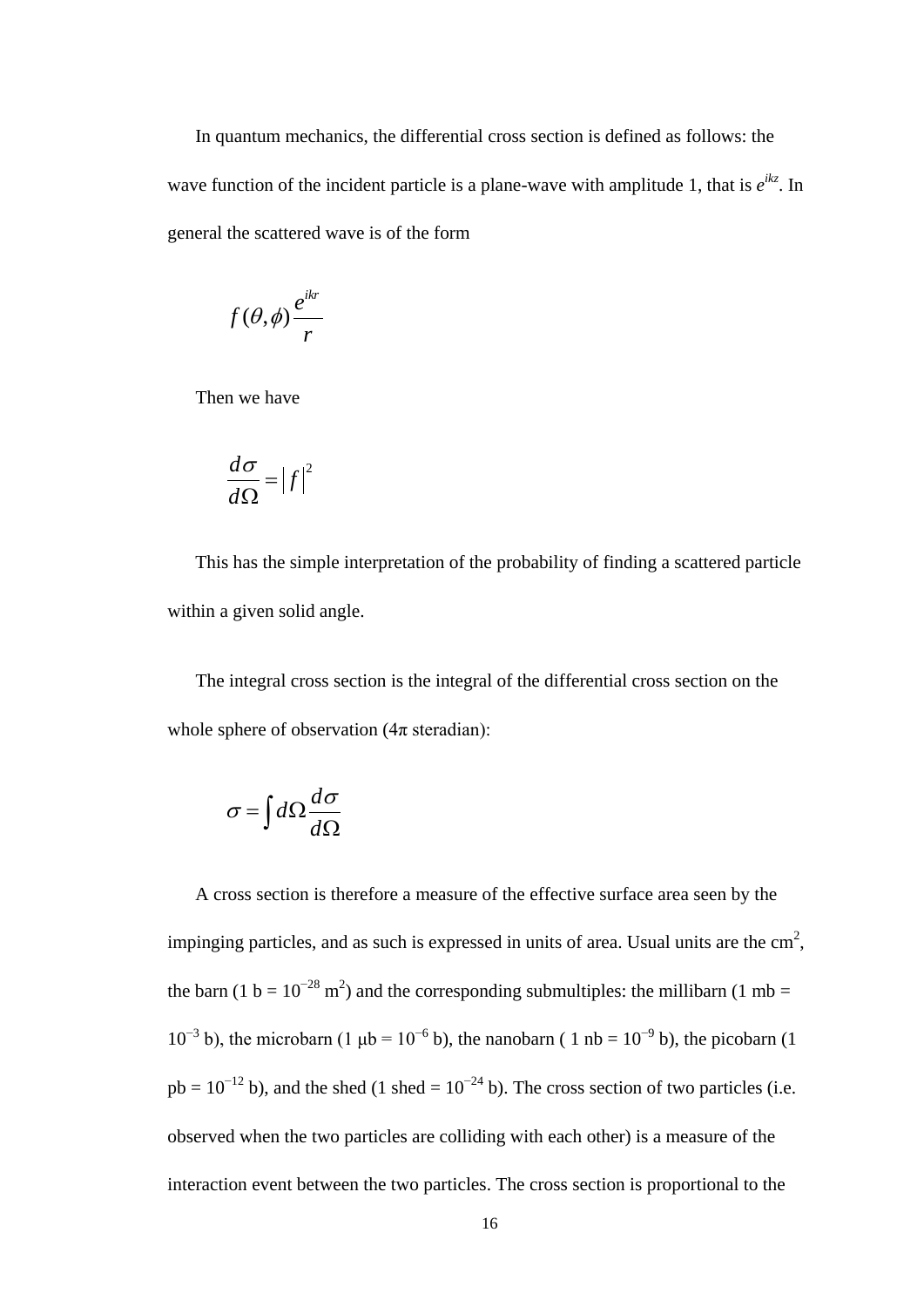probability that an interaction will occur; for example in a simple scattering experiment the number of particles scattered per unit of time (current of scattered particles  $I_r$ ) depends only on the number of incident particles per unit of time (current of incident particles *Ii*), the characteristics of target (for example the number of particles per unit of surface N), and the type of interaction.

$$
I_r = I_i N \sigma
$$
  

$$
\sigma = \frac{I_r}{I_i} \frac{1}{N} = \text{probability of interaction} \times \frac{1}{N}
$$

#### S-Matrix

The S-matrix operator is an operator connecting states in the infinite past with states in the infinite future. If at some infinite time in the past the wave function had the form:

$$
\Psi(-\infty) = \lim_{t \to -\infty} \Psi(t)
$$

For a definite energy and angular momentum, after the interaction takes place the system is in the state

$$
\Psi(\infty) = \lim_{t \to \infty} \Psi(t)
$$

then

$$
\Psi(\infty) = S\psi(-\infty)
$$

In the scattering, the S-matrix is the matrix elements of the S operator that connects the initial and final states. The S operator is a unitary operator to keep the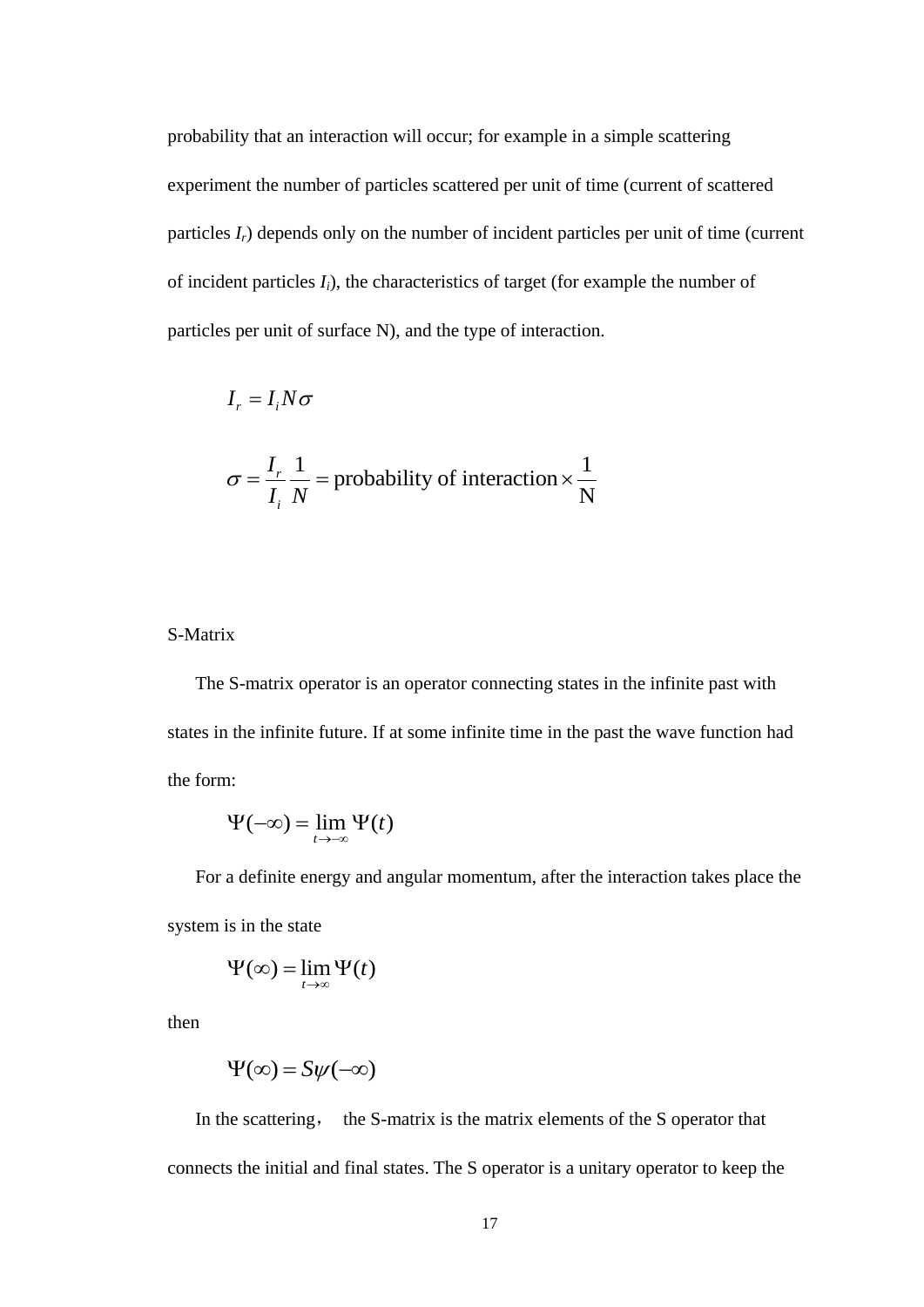energy conserved (the total probability for something to happen to be unity). Thus the S-matrix value squared is the probability that a given input wave function will result in a given output wave function, or in the time independent case the S-matrix value squared represents the fractional contribution that a given outgoing wave function basis function contributes to the total outgoing wave function.

For a particular basis set  $|\varphi_i\rangle$ , the outgoing asymptotic wave function can be determined using the S operator

$$
\left| \psi_{\rm out} \right\rangle = S \left| \varphi_i \right\rangle
$$

The amplitude to observe a given outgoing basis state  $|\varphi_j\rangle$ , is got by

$$
\left\langle \varphi_{j} \left| \psi_{\mathrm{out}} \right.\right\rangle = \left\langle \varphi_{j} \left| S \left| \varphi_{i} \right.\right\rangle = S_{j \leftarrow i}
$$

The probability of a given transition between two of the basis set states in a collision is

$$
P = \left| \left\langle \varphi_j \left| S \left| \varphi_i \right\rangle \right|^2 = \left| S_{j \leftarrow i} \right|^2 \right|
$$

Relation to the S Matrix:

If the reduced masses and momenta of the colliding system are  $m_i$ ,  $p_i$  $\rightarrow$ and *mf*, *f p*  $\overline{\phantom{a}}$ before and after the collision respectively, the differential cross section is given by

$$
\frac{d\sigma}{d\Omega} = (2\pi)^4 m_i m_f \frac{p_f}{p_i} |T_{fi}|^2
$$

Where the on-shell *T* matrix is defined by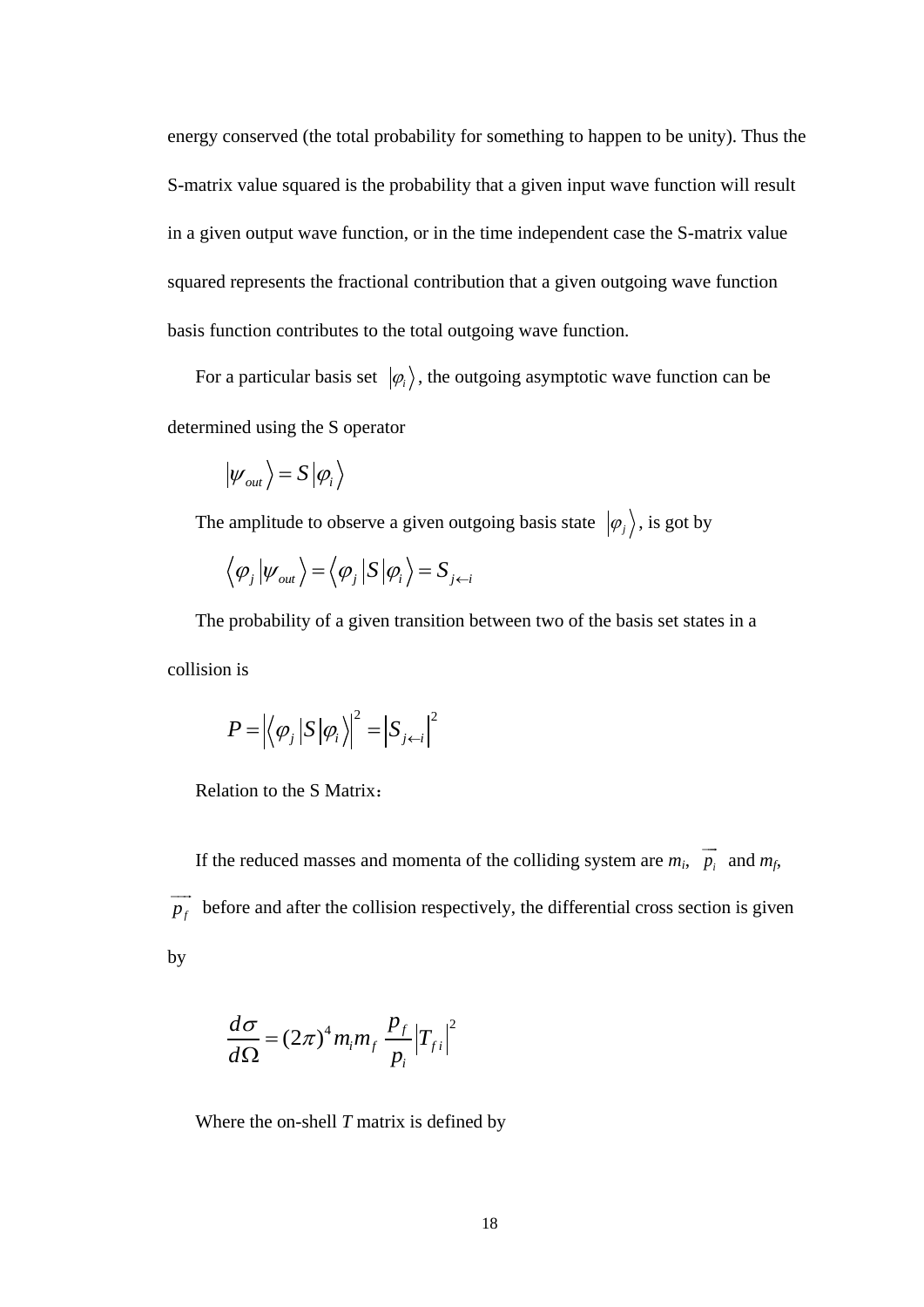$$
S_{fi} = \delta_{fi} - 2\pi i \delta (E_f - E_i) \delta (\overrightarrow{p_i} - \overrightarrow{p_f}) T_{fi}
$$

 $S_{\hat{B}} = \delta_{\hat{B}} - 2\pi i \delta (E_f - E_i) \delta (p_i - p_f) T_{\hat{B}}$ <br>rms of the S matrix, the  $\delta$  function is the dist<br>i. The computation of the S-matrix is the main In terms of the S matrix, the  $\delta$  function is the distribution called the Dirac delta function. The computation of the S-matrix is the main aim of the scattering theory.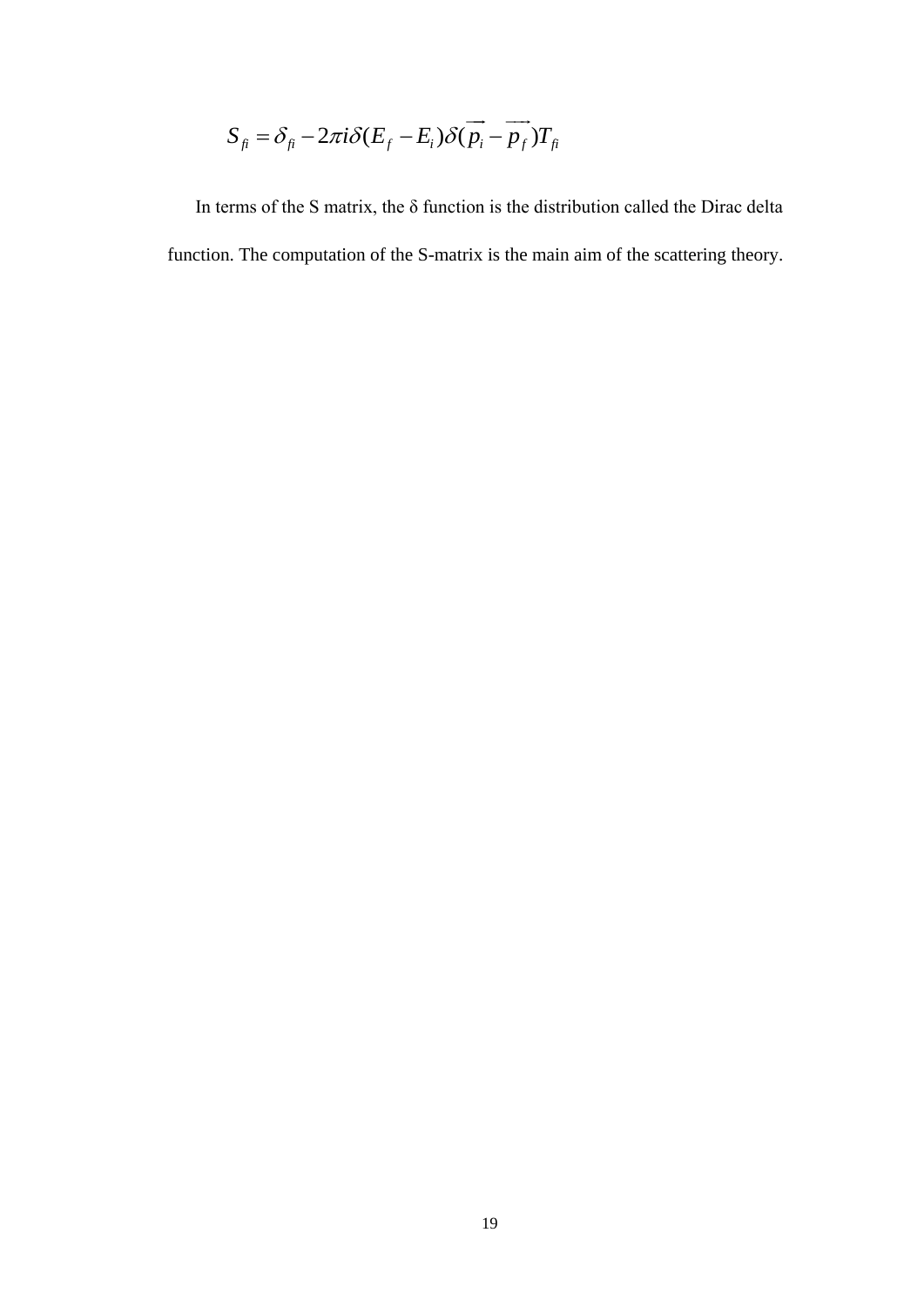#### CHAPTER 5

#### ABC PROGRAM

ABC program is a general purpose atom-diatom time-independent reactive scattering program that can be used to compute state-to-state scattering matrix values, including both reactive and non-reactive channels**.** A lot of the previous work only considers the reactive part of the calculation, without handling the symmetry correctly.

The program uses a coupled-channel hyperspherical coordinate method to solve the Schrödinger equation for the motion of the three nuclei (A, B and C) on a single Born-Oppenheimer potential energy surface. The coupled-channel method used involves a simultaneous expansion of the wave function in the Delves hyperspherical coordinates of the three chemical arrangements (A+BC, B+CA,C+AB). The quantum reactive scattering boundary conditions are applied exactly, without the use of an imaginary absorbing potential, and the coupling between orbital and rotational angular momentum is also implemented correctly for each value of the total angular momentum quantum number.

In each separate run of the ABC program, the reactive scattering Schrödinger equation is solved for specified values of the total angular momentum quantum number  $J$  and the triatomic parity eigenvalue  $P$ , and also in the case of  $A+B_2$  reactions for a specified value of the diatomic parity eigenvalue  $p$ (where  $p=+1$  for even and -1 for odd rotational states of the  $B_2$  molecule). Each  $(J, P, p)$  tiple therefore requires a

20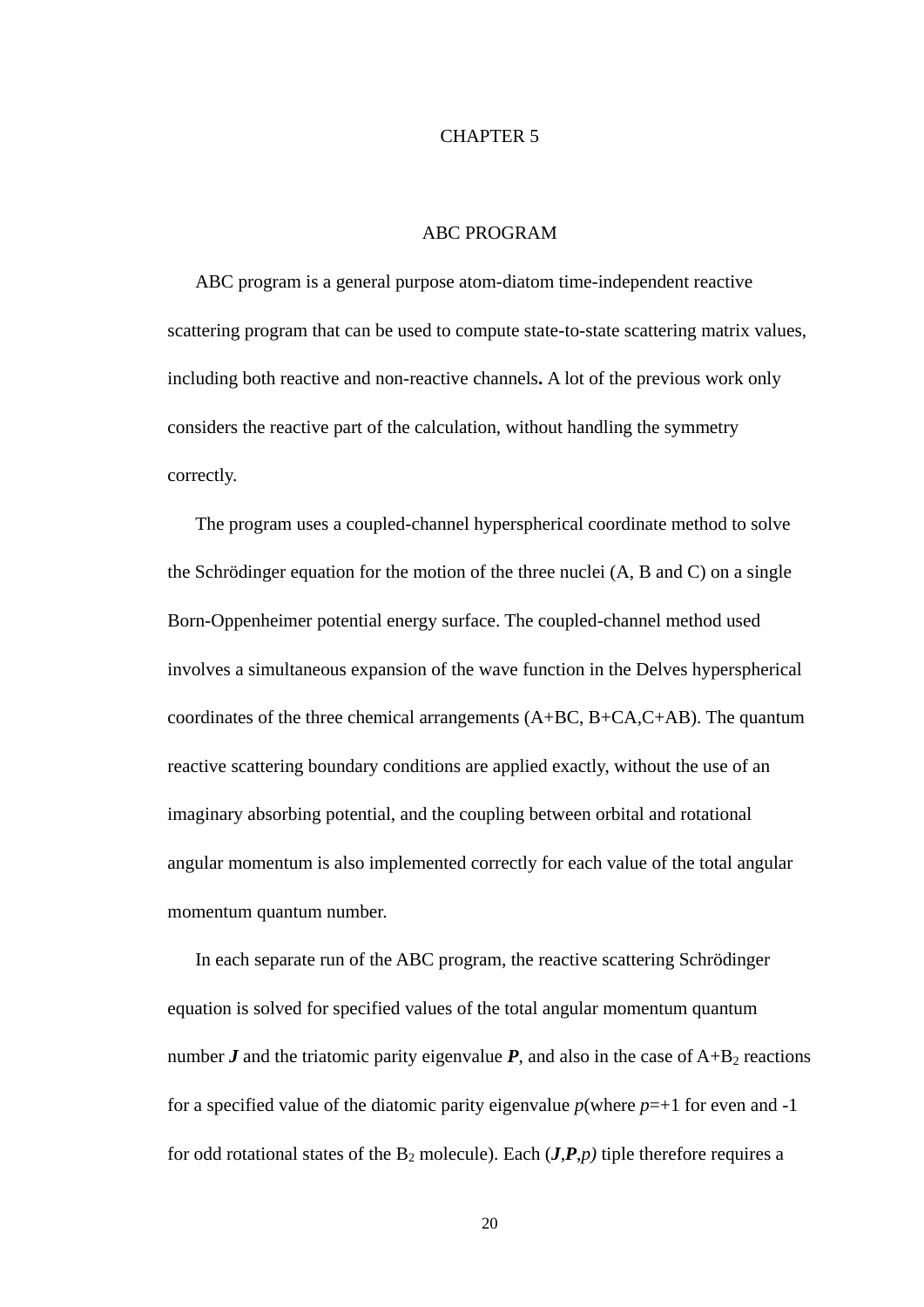different calculation, as indicated for some example reactions in Table 1.

| reaction     |          |      |     |
|--------------|----------|------|-----|
| $A+B_2(j=0)$ | 0, 1, 2, | $-1$ |     |
| $A+B_2(j>0)$ |          |      |     |
|              | 1, 2, 3, | $+1$ |     |
| $A+BC(j=0)$  | 0, 1, 2, |      | n/a |
| $A+BC(j>0)$  |          | $+1$ | n/a |
|              | 1, 2, 3, |      | n/a |

Table 1 Required Values of *J*, *P* And *p* For Various Reactions

The resulting output files contain parity-adapted scattering matrix elements of the form  $S_{\alpha'v'j'k',\alpha vjk}^{J,P}(E)$ , where  $\alpha$  and  $\alpha'$  are arrangement labels, v and v' are diatomic vibrational quantum numbers, j and j' are diatomic rotational quantum numbers, k and k' are helicity (intermolecular axis angular momentum projection) quantum numbers. The primed quantities refer to the products of the reaction and unprimed quantities to the reactants, with  $\alpha = 1$  for the A+BC,  $\alpha' = 2$  for the B+CA and  $\alpha' = 3$  for the C+AB. The argument E of the scattering matrix is the total (collision plus internal) energy measured from the bottom of the asymtotic reactant valley.

Once these scattering matrix elements have been calculated for sufficiently many values of *J* and for energies, they can be used to compute any observable property of the reaction. The first stage in this process is to convert the parity-adapted S-matrix elements  $S_{n'k',nk}^{J,P}(E)$  into standard helicity-representation S-matrix elements  $S^J_{n'k',nk}(E)$  using the formulas:

E) using the formulas:  
\n
$$
S_{n'k',nk}^J = S_{n'-k',n-k}^J(E) = \frac{\sqrt{(1+\delta_{k'0})(1+\delta_{k0})}}{2} [S_{n'k',nk}^{J,+1} + S_{n'k',nk}^{J,-1}]
$$
\n(1)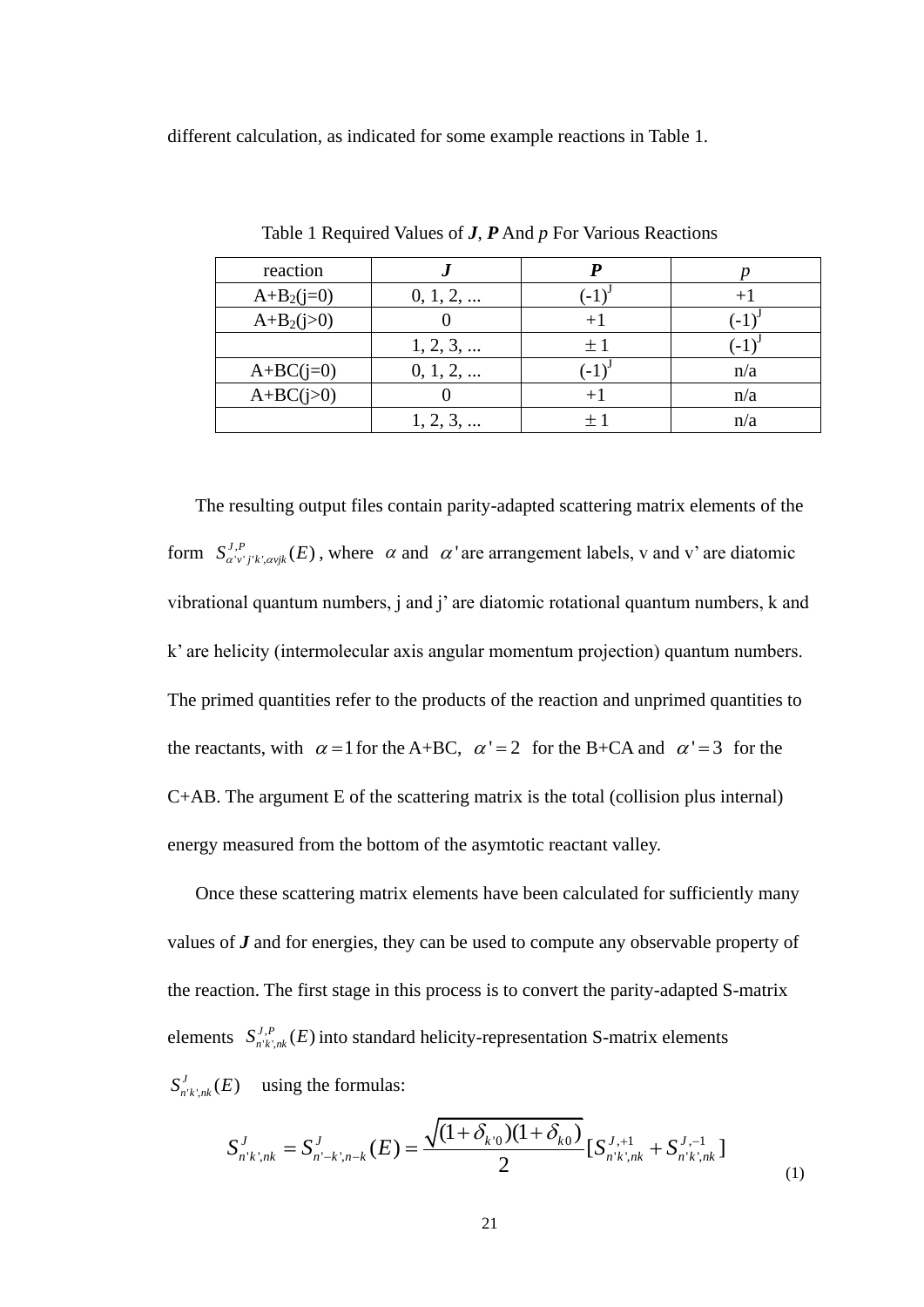And

$$
S_{n'-k',nk}^J = S_{n'k',n-k}^J(E) = (-1)^J \frac{\sqrt{(1+\delta_{k'0})(1+\delta_{k0})}}{2} [S_{n'k',nk}^{J,+1} - S_{n'k',nk}^{J,-1}]
$$
\n(2)

Where n and n' are composite indices for  $\alpha vj$  and  $\alpha'v'j'$  and the quantum numbers k and k' are restricted such that  $0 \le k \le \min(J, j)$  and

 $0 \le k' \le \min(J, j)$ . (the quantum numbers k=0 and k'=0 only occur in the parity block with  $P = (-1)^J$ , but equation (1) and (2) have been written with this in mind: simply set  $S_{n'k',nk}^{J,P} = 0$  whenever  $P = (-1)^{J+1}$  and k and/or  $k' = 0$ .)

The observables that can be calculated from the resulting helicity-representation S-matrix elements  $S_{n'k';nk}^{J}(E)$  range from fully state-resolved differential:

$$
\frac{d\sigma_{n'k' \leftarrow nk}}{d\Omega}(\theta, E) = \left| \frac{1}{2ik_n} \sum_{J} (2J+1) d_{k'k}^{J}(\theta) S_{n'k',nk}^{J}(E) \right|^2
$$

And integral:

$$
\sigma_{n'k'\leftarrow nk}(\theta,E) = \frac{\pi}{k_n^2} \sum_{J} (2J+1) \left| S_{n'k',nk}^{J}(E) \right|^2
$$

In which,

$$
k_n = \frac{2uE_{kin}}{\hbar^2}
$$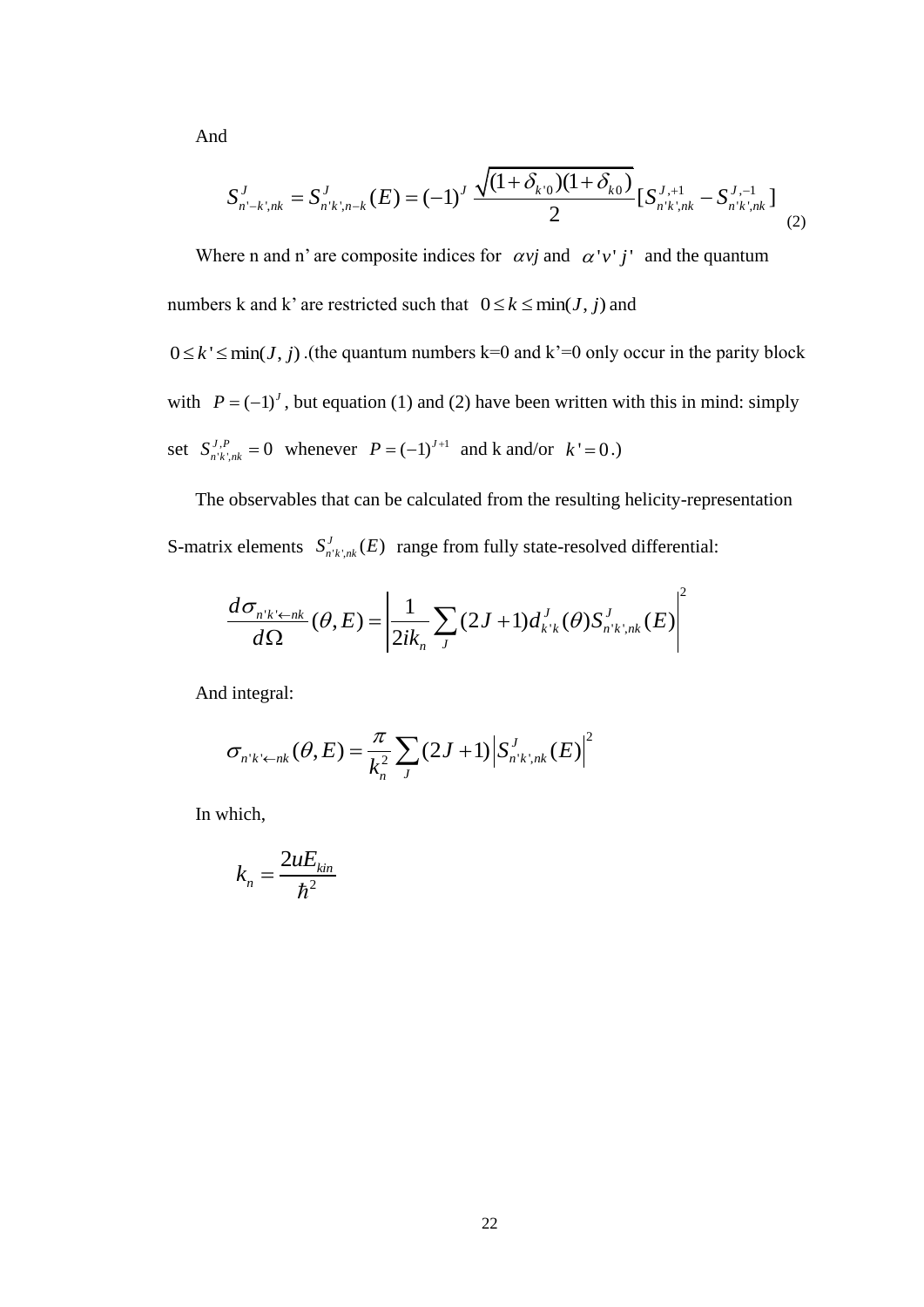#### CHAPTER 6

#### SUMMARY AND CONCLUSION

The convergence test was checked in Archer's work and the same parameters were used for this calculation as Archer used (Archer 2006). A program written in Java was used to calculate the final cross section (Gobeli 2012 private communication).

Since there is few experiment data to compare, we mainly compare our results with the previous work. Because the ABC code and Mielke's potential are the best choice to deal with this problem (the author of BKMP also recommend Mielke's potential), our result can be thought as the most accurate data now. This can be seen from the comparison with previous work.

From the data we calculate, we make the graphs below. In figure 3, at the low kinetic energy, the curve grows rapidly (for v, j  $(0,0) \rightarrow (0,2)$ , there is some fluctuation); at around 0.5 ev, the curve turn into flat. That means when it is at the low temperature, the change of temperature affects the cross section a lot. A small change of temperature can result in big fluctuation of cross section. Once the temperature is high enough (still in a certain range), the cross section reaches its top, and is not that sensitive to the temperature any more, almost becoming stable. This is related with the certain transitions energies between different energy levels. Also the lowest kinetic energy to arouse the transition varies with different transitions.

23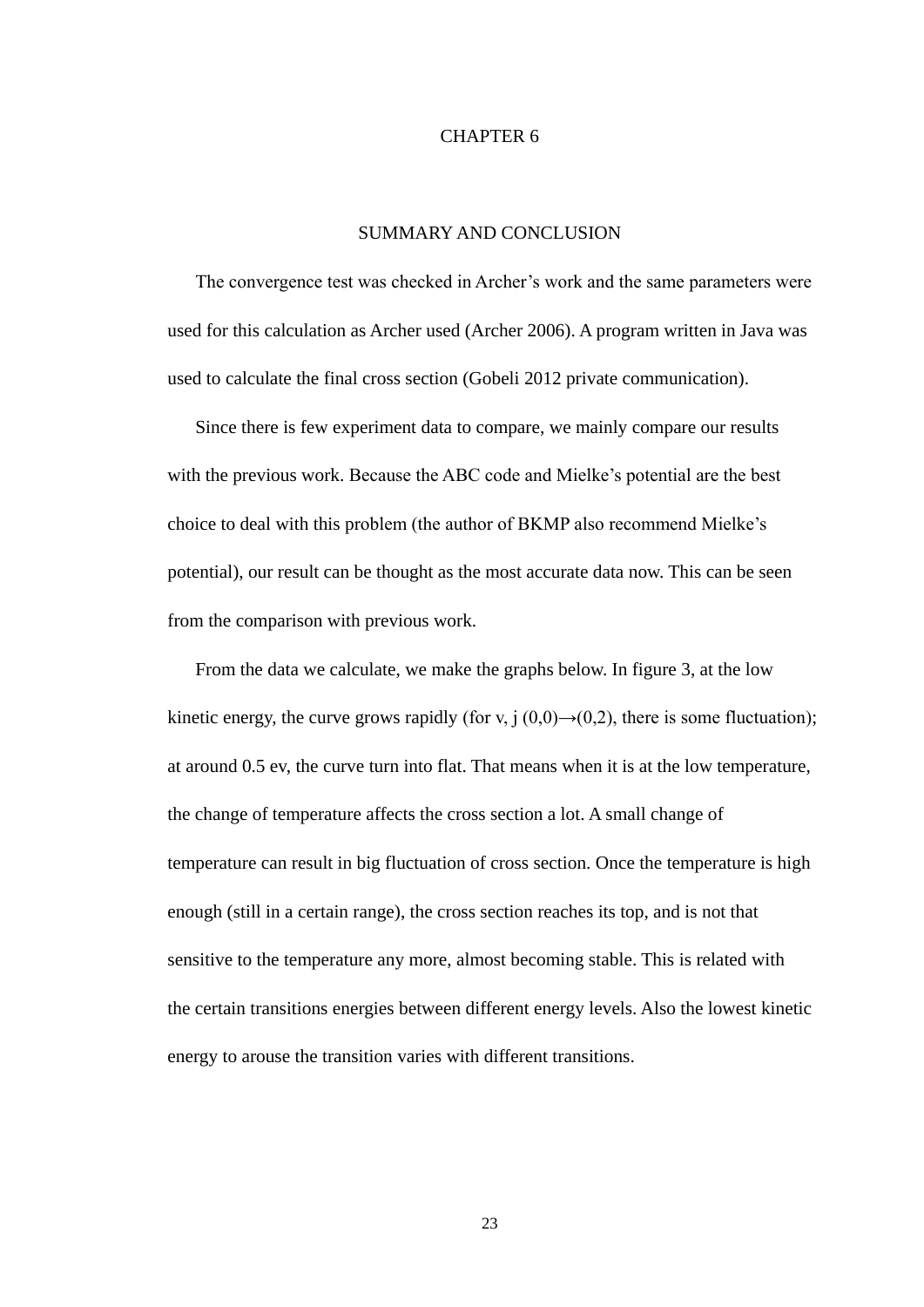

Figure 3 Cross Section vs Kinetic Energy For v,j:  $(0,0) \rightarrow (0,2)$ ,  $(0,1) \rightarrow (0,3)$ , by ABC Using Mielke's Potential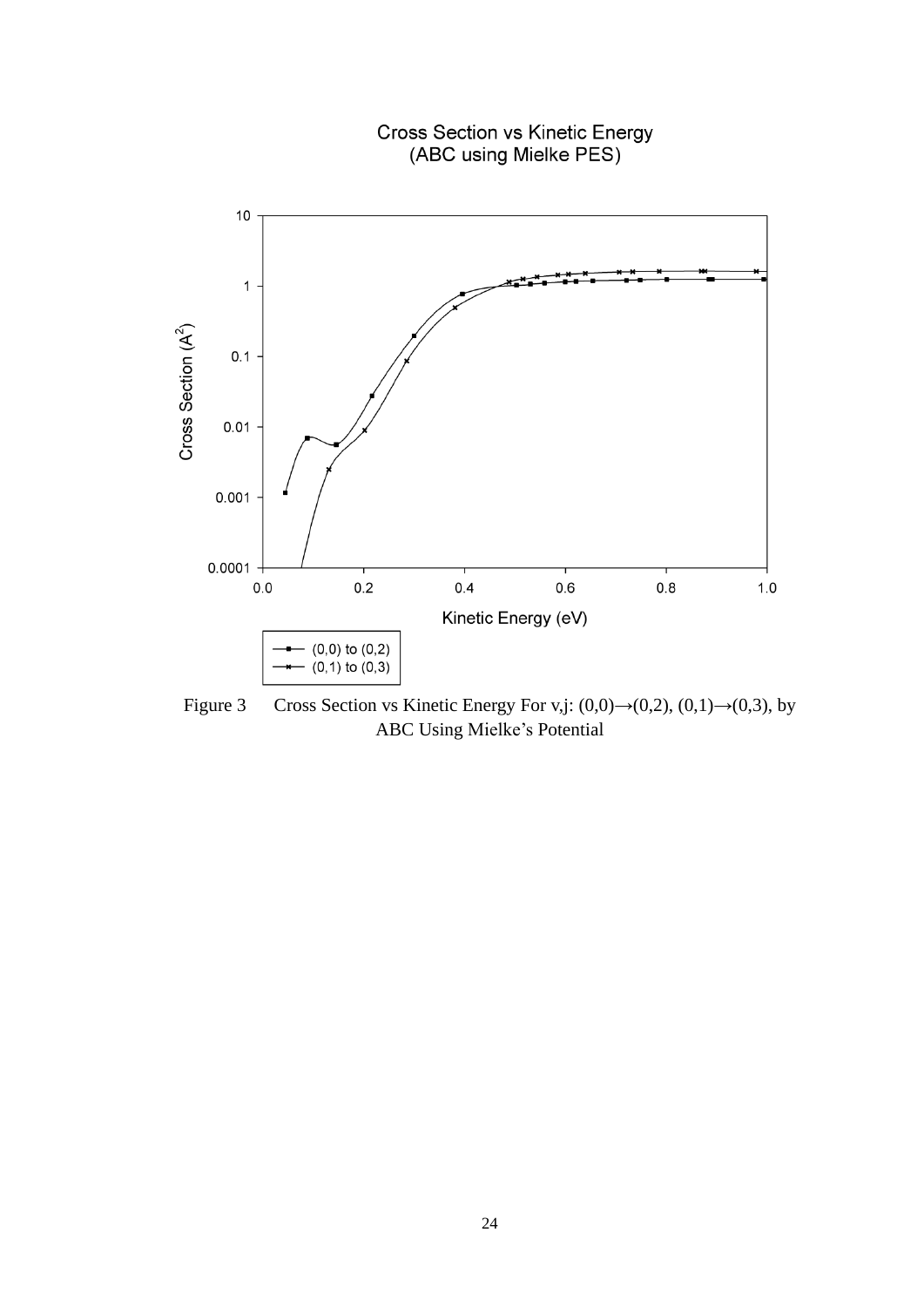

Figure 4 Cross Section vs Kinetic Energy, For v,j:  $(0,0) \rightarrow (0,1)$ ,  $(0,1) \rightarrow (0,2)$ ,  $(0,0) \rightarrow (0,3)$  by ABC Using Mielke's Potential

Here, in the figure 4, we have the cross sections for the transitions for v, j:  $(0,0) \rightarrow (0,1)$ ,  $(0,1) \rightarrow (0,2)$ ,  $(0,0) \rightarrow (0,3)$ . For these three transitions, the curves are similar. We also notice that the difference between different transitions is related with j is even or odd. There is almost one magnitude between each. I make a figure 5 about how  $|S|^2$  value changes with J value, when J's value follows different curves when it is even or odd.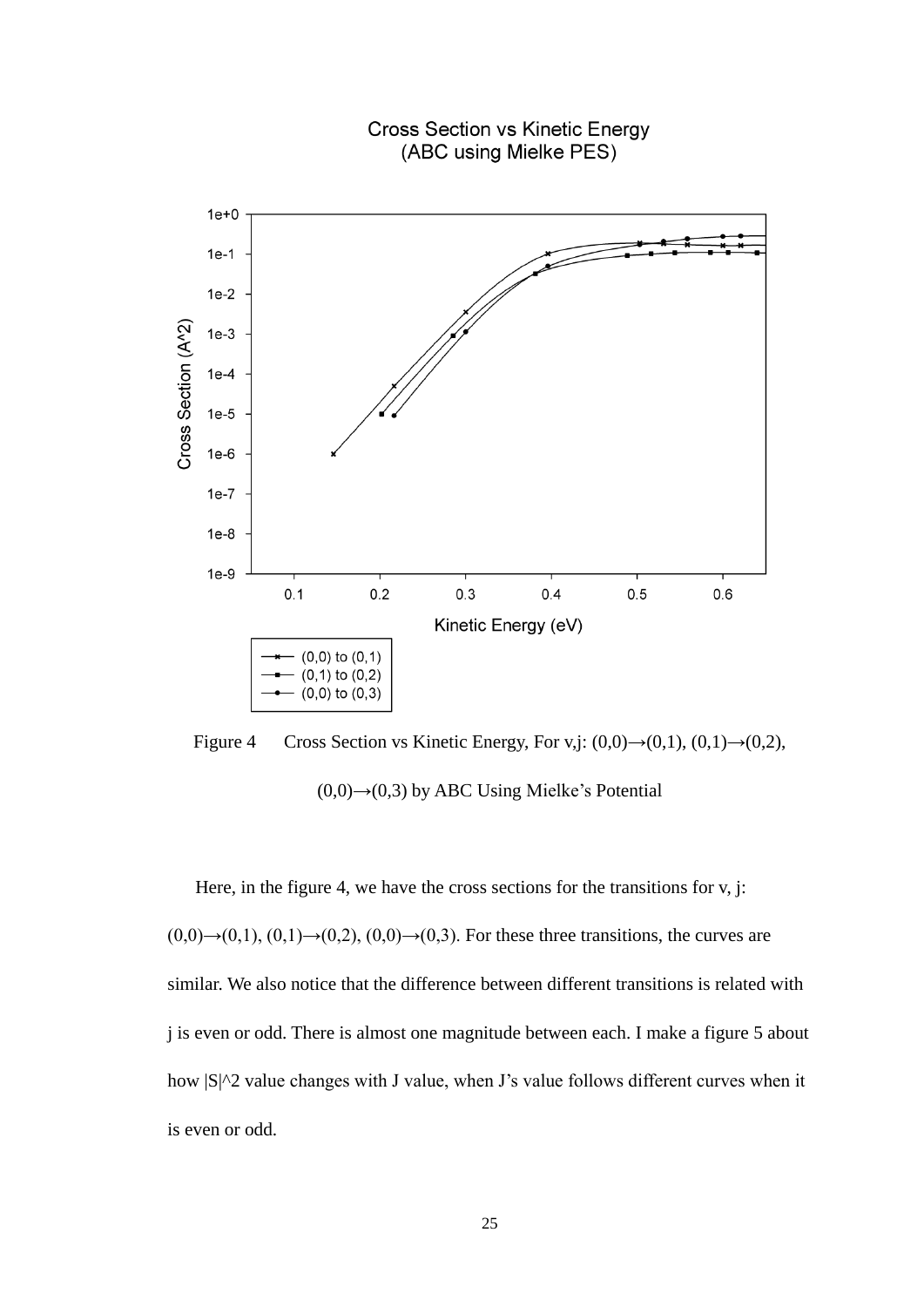

Figure 5 | S|^2 Value vs Total Angular Momentum Quantum Number J, At Total

Energy E=1.29965 ev



Figure 6 Cross Section Vs Kinetic Energy, Comparison Of DMBE, BKMP2, Mielke Using ABC Code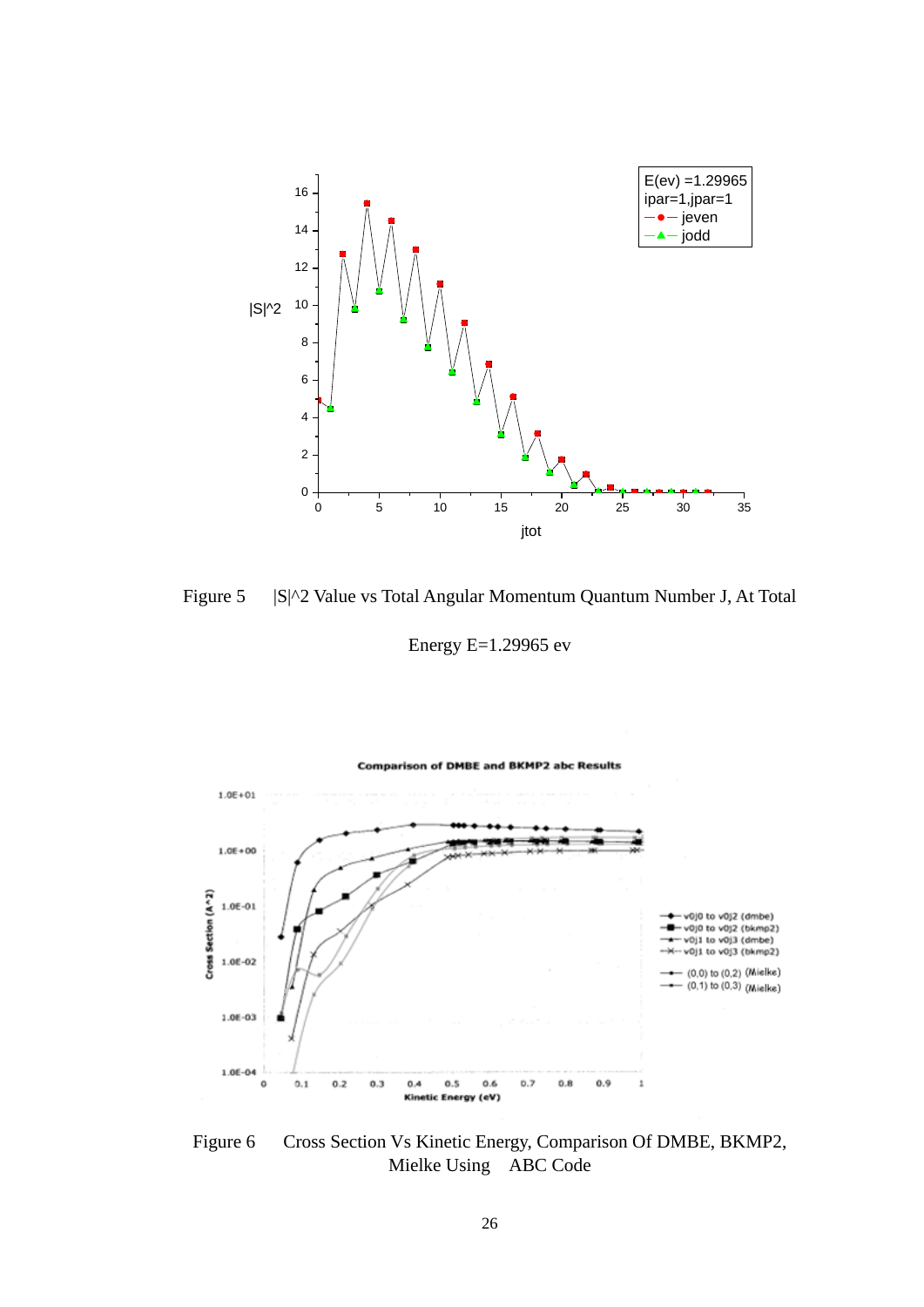In the figure 6, we compare our results with DMBE and BKMP2 potentials, all calculated by ABC code. Because there is no data of the work done by Archer, this graph is produced by combining two graphs in the same scale. In high kinetic energy (higher than 0.5 ev), three different potential's curves are consistent with each other. Significant differences exist at the low kinetic energies, both on the quantity level and curve's shape. The cross sections from Mielke are closer to BKMP2 (which is thought more accurate than potentials before it) than DMBE, but still lower than BKMP2 in some area obviously. While at the high energy, the curves agree better. How to describe the potential is critical to study the collision of atoms at low temperature. We also make a compare with another calculation result using Mielke's potential by MOLCOL code<sup>23</sup>. See figure 7, black solid lines, it calculated the cross section for  $J=$ 2→0 transition, which is related with J=0→2 done in our calculation. At the low temperature, for some part of the line, the value drops and then returns to rise, having a similar shape with ours.

We compare with the work done in Archer. The dark line is our data in this paper. The agreement is good both at low energy and high energy. Again our data seem to agree with BKMP2 better than DMBE. Both of BKMP2 and Mielke treat  $H_3$  system as three indistinguishable particles, and properly antisymmetrize the results. It is reasonable for these two potentials fit with each more than others.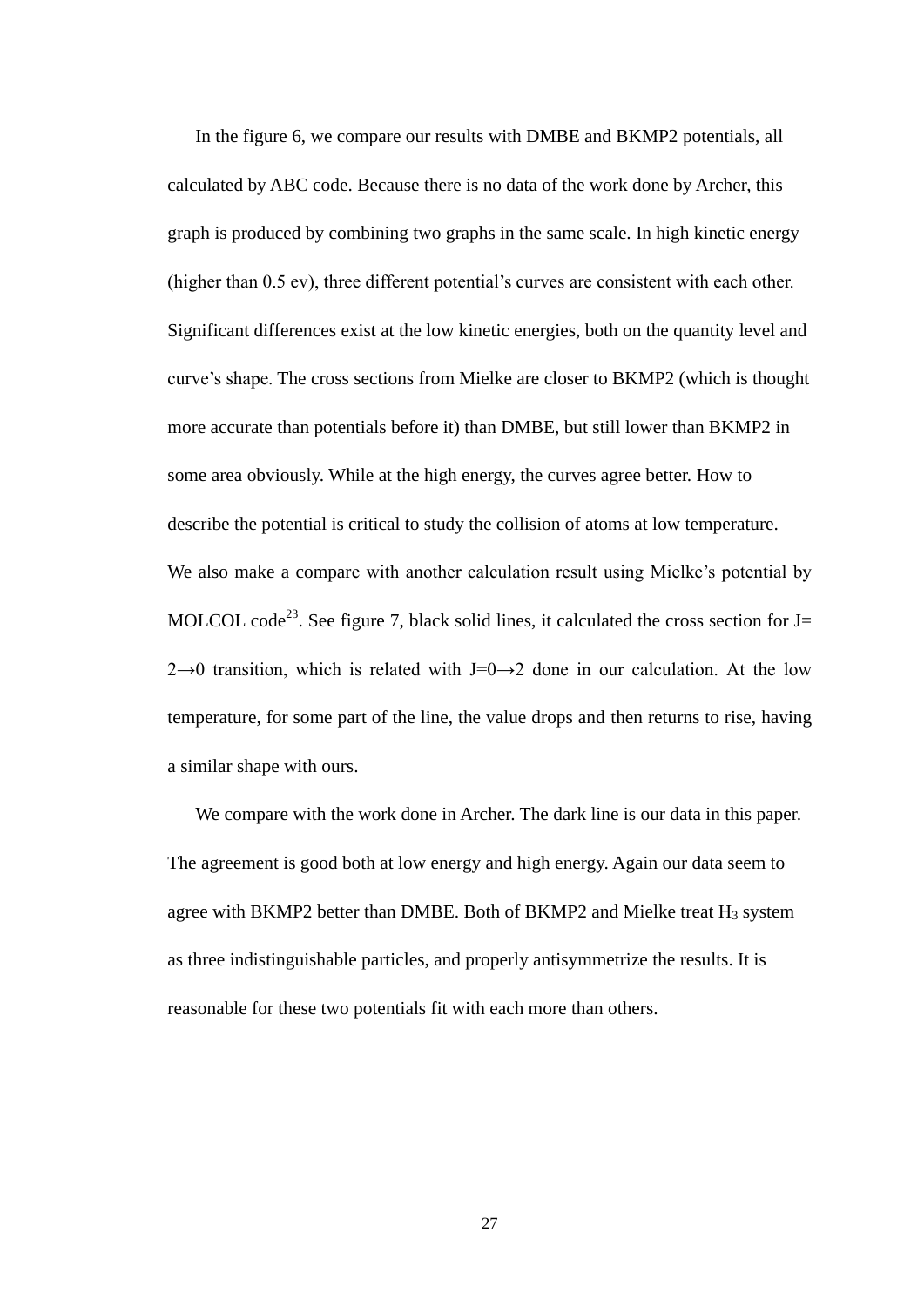

**Cross Section vs Kinetic Energy** 

ABC using DMBE, BKMP2, Mielke

Figure 7 Cross Section vs Kinetic Energy, Comparison of DMBE, BKMP2, Mielke Using ABC Code

For future's work, we will calculate additional energies and states at high temperature to get a full view of cross section curve. For higher energies, the time to calculate them will much longer. According to the previous work, the curve will start to fall after reach the peak. At the low energies, more points should be calculated to help to study the quantum behaviors there. Because of the small magnitude of cross sections at low energies, improving the ABC program to a more accurate level will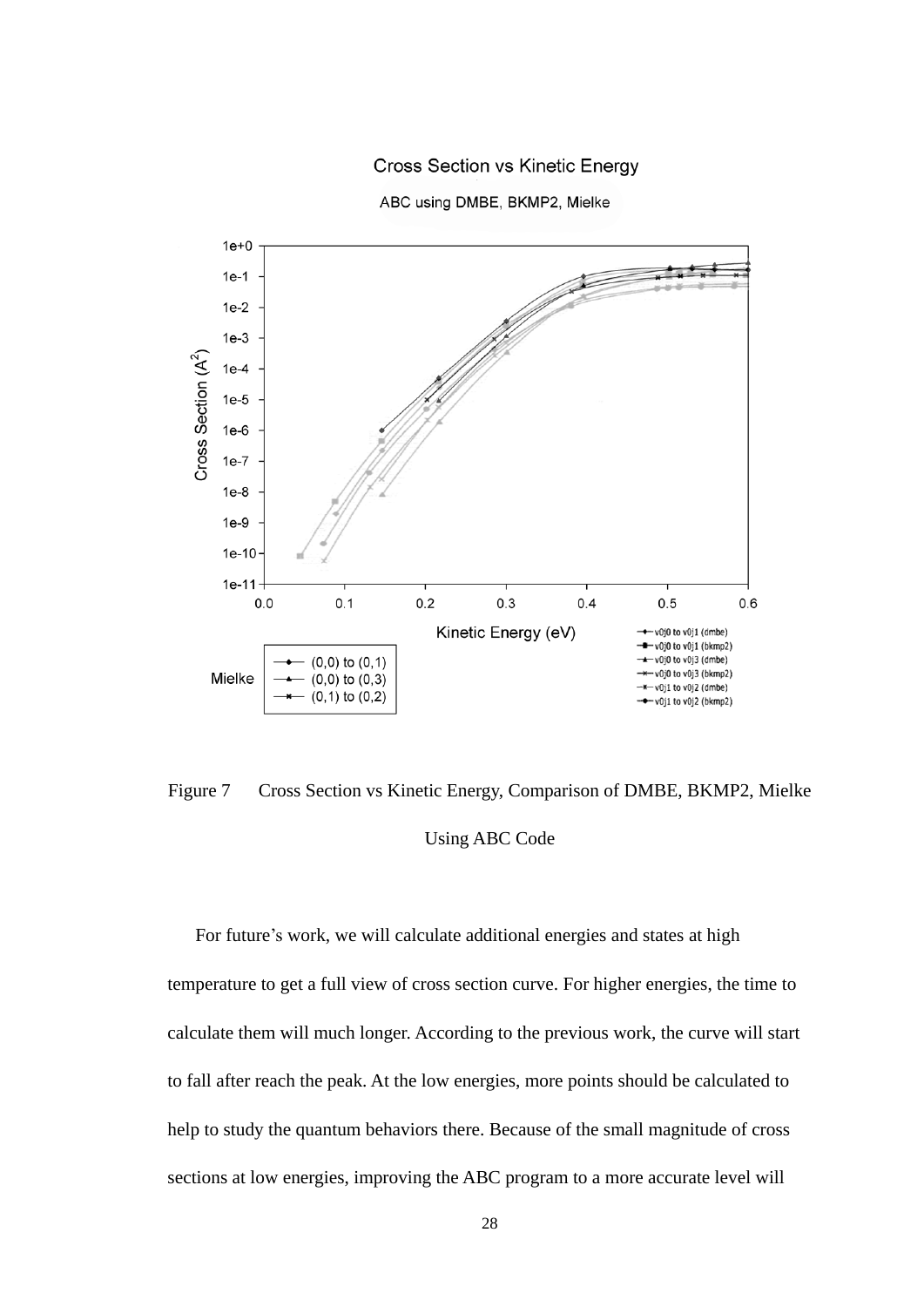help to get better data. So we can build a large database for  $H_3$  case. We can try to calculate the rate coefficient for the cooling process. Maybe we will also extend to calculate a cooling curve from these cross sections.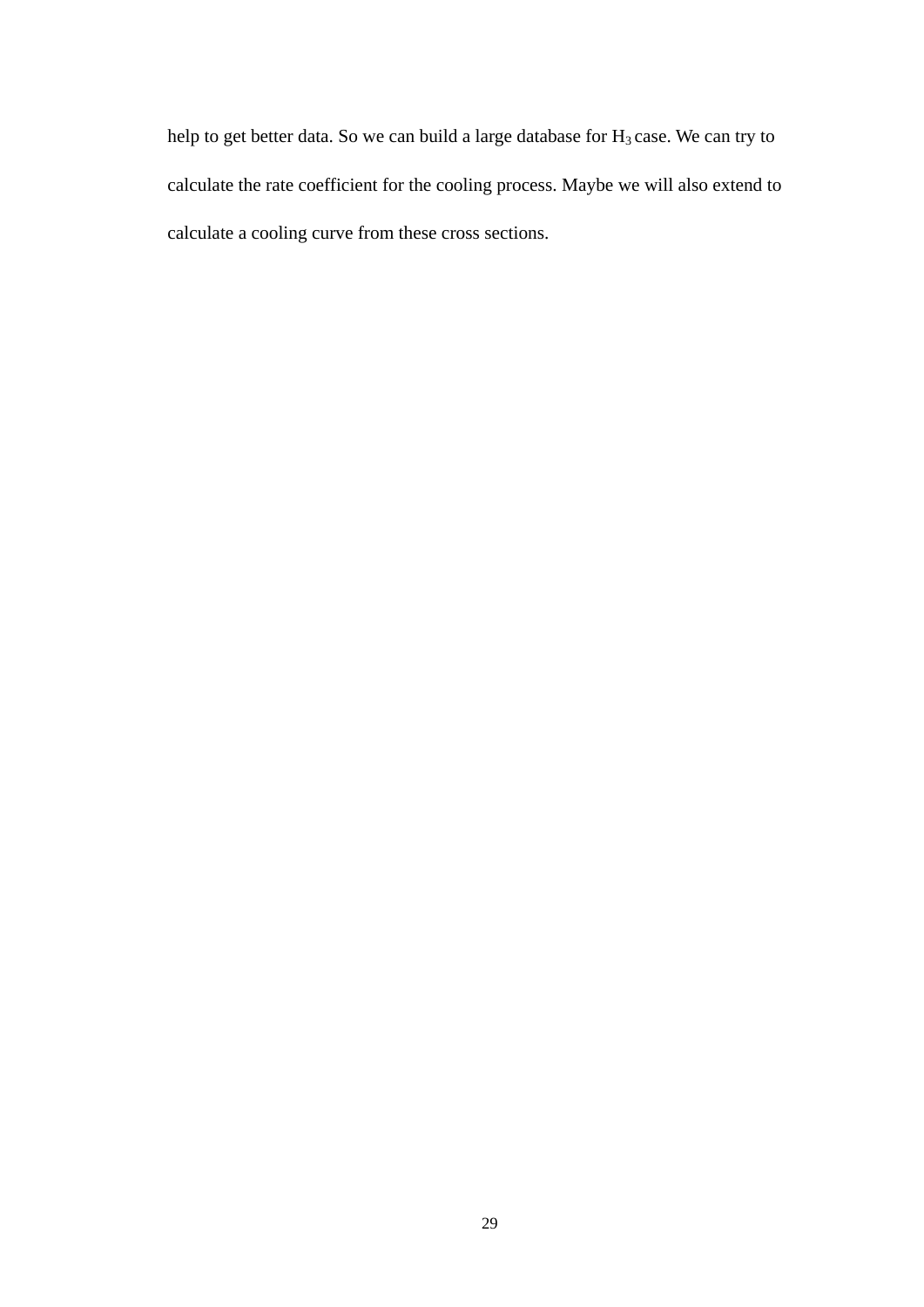#### REFERENCES

1. D. Skouteris, J. Castillo, D. Manopoulos, "ABC: Aquantum Reactive Scattering Program", Comp. Phys. Comm., 133, 128, April 2000

2. S. Mielke, B. Garrett, K.Peterson, "A Heirarchical Family of Global Analytic Born-Oppenheimer Potential Energy Surfaces for the H-H2 Reaction Ranging in Quality From Double-zeta to the Complete Basis Set Limit.", J. Chem. Phys., Vol 166, No. 10, 4142, March 2002

3. David Michael Archer, "Quantum Mechanical H-H<sup>2</sup> Collisional Cross Section Calculation for Astrophysics", 2006

4. Boothroyd, A.I., Keogh, W. J., Martin, P. G., & Peterson, M. , J. Chem Phys. 104, 7139 (1996)

5. Bethe and Salpeter, "Quantum mechanics of one and two electro", [http://books.google.com/books/about/Quantum\\_mechanics\\_of\\_one\\_and\\_two\\_electro.](http://books.google.com/books/about/Quantum_mechanics_of_one_and_two_electro.html?id=1ZUuAAAAIAAJ) [html?id=1ZUuAAAAIAAJ](http://books.google.com/books/about/Quantum_mechanics_of_one_and_two_electro.html?id=1ZUuAAAAIAAJ)

6. B. Liu, "Ab Initio Potential Energy Surface for Linear H3", J. Chem. Phys., Vol 58, No. 5, March 1973

7. S. Lepp, M. Shull, " Molecules in the Early Universe", Ap. J. 280: 465-469, May 1984

8. A. I. Boothroyd, W. J. Keogh, P. G. Martin, and M.R. Peterson, J. Chem. Phys. 95, 4343 (1991)

9. L. Banares, M. D'Mello, "Quantum Mechanical Rate Constants for the D+H2 -> HD+H Reaction on the BKMP2 Potential Energy Surface", Chem. Phys. Letters 277 (1977) 465-472

10. Y. Wu, A. Kupperman, J. Anderson, " A Very High Accuracy Potential Energy Surface for H3", Phys Chem. Chem Phys, 1999, 1, 929

11. F. London, Zeits, f. Physick, 46, 455, 1928

12. J. Hirschfelder, H. Eyring, and N. Rosen, " I. Calculation of Energy of H3 Molecule", J. Chem. Phys, 4, 121, February 1936

13. P. Seigbahn, B. Liu, "An Accurate Three-Dimensional Potential Energy Surface For H3", J. Chem. Phys., 68, 2457, March 1978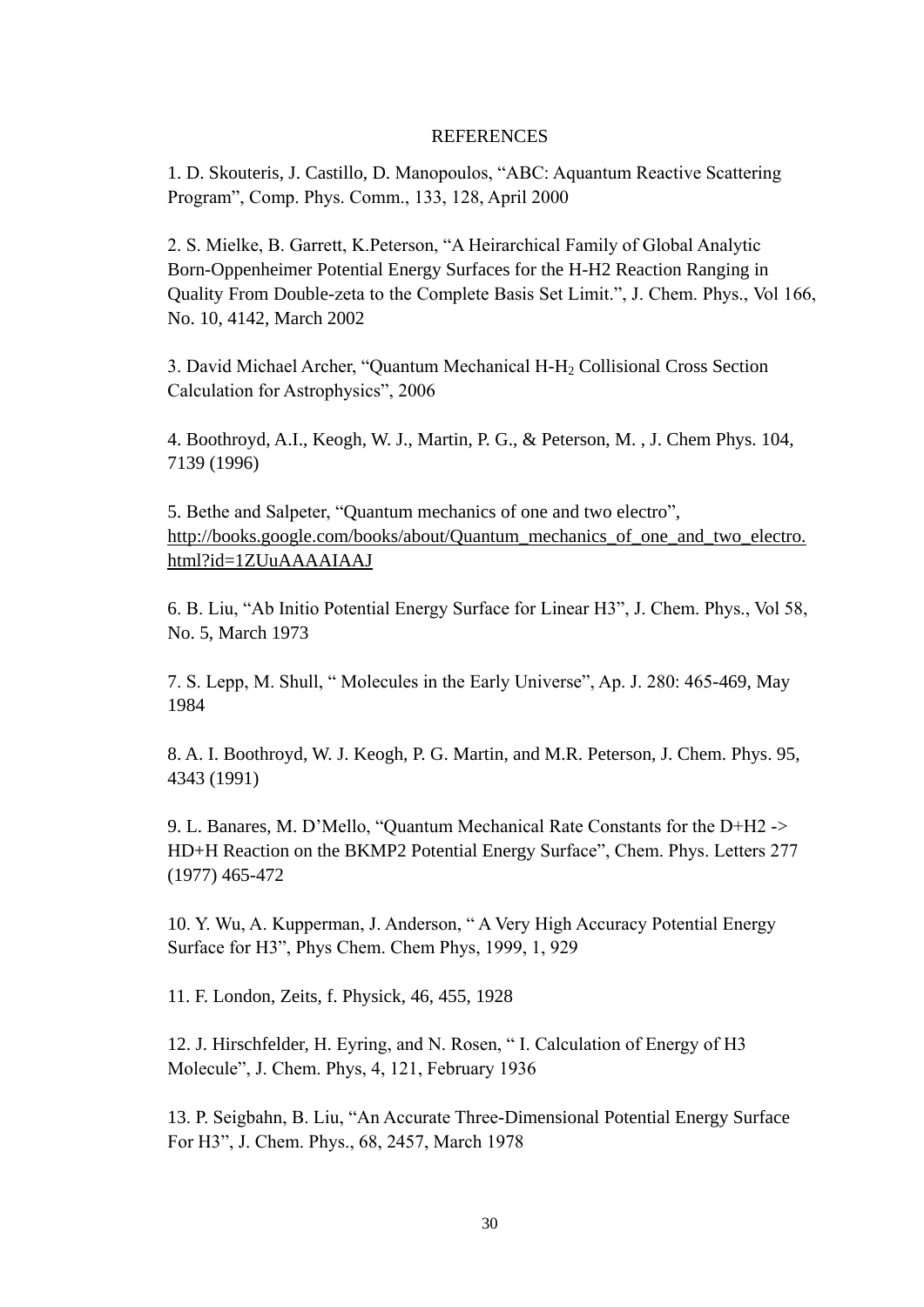14. D. Truhlar, C. Horowitz, "Functional Representation of Liu And Siegbahn's Accurate Ab Initio Potential Energy Calculations for H+H2", J. Chem, Phys, 68, 2466, March 1978

15. L. Banares, M.D'Mello, "Quantum Mechanical Rate Constants for the D+H2 -> HD+H Reaction on the BKMP2 Potential Energy Surface", Chem. Phys. Letters 277 (1977) 465-472

16. M. Born, J. Oppenheimer, Ann. Physik, 84 (1927) 457

17. A. J. C. Varandas and J. N. Murrell, Faraday Discuss. Chem. Soc. 62, 92 (1977)

18. J. N. Murrell, S. Carter, S. C. Farantos, P. Huxley, and A. J. C. Varandas, Molecular Potential Energy Functions (Wiley, London, 1984)

19. F. London, Z. Elektrochem. Angew. Phys. Chem. 35, 552 (1929)

20. David Michael Archer, "Quantum Mechanical H-H<sup>2</sup> Collisional Cross Section Calculation for Astrophysics", 2006

21.C. Cohen-Tannoudji, B. DiU, F. Laloe, Quantum Mechanics Volume One, (Wiley Interscience, 1977)

22. Roman V. Krems, William C. Stwalley, Bretislav Friedrich, "Cold Molecules"

23. S A Wrathmall and D R Flower, 2006 J. Phys. B: At. Mol. Opt. Phys. 39 L249